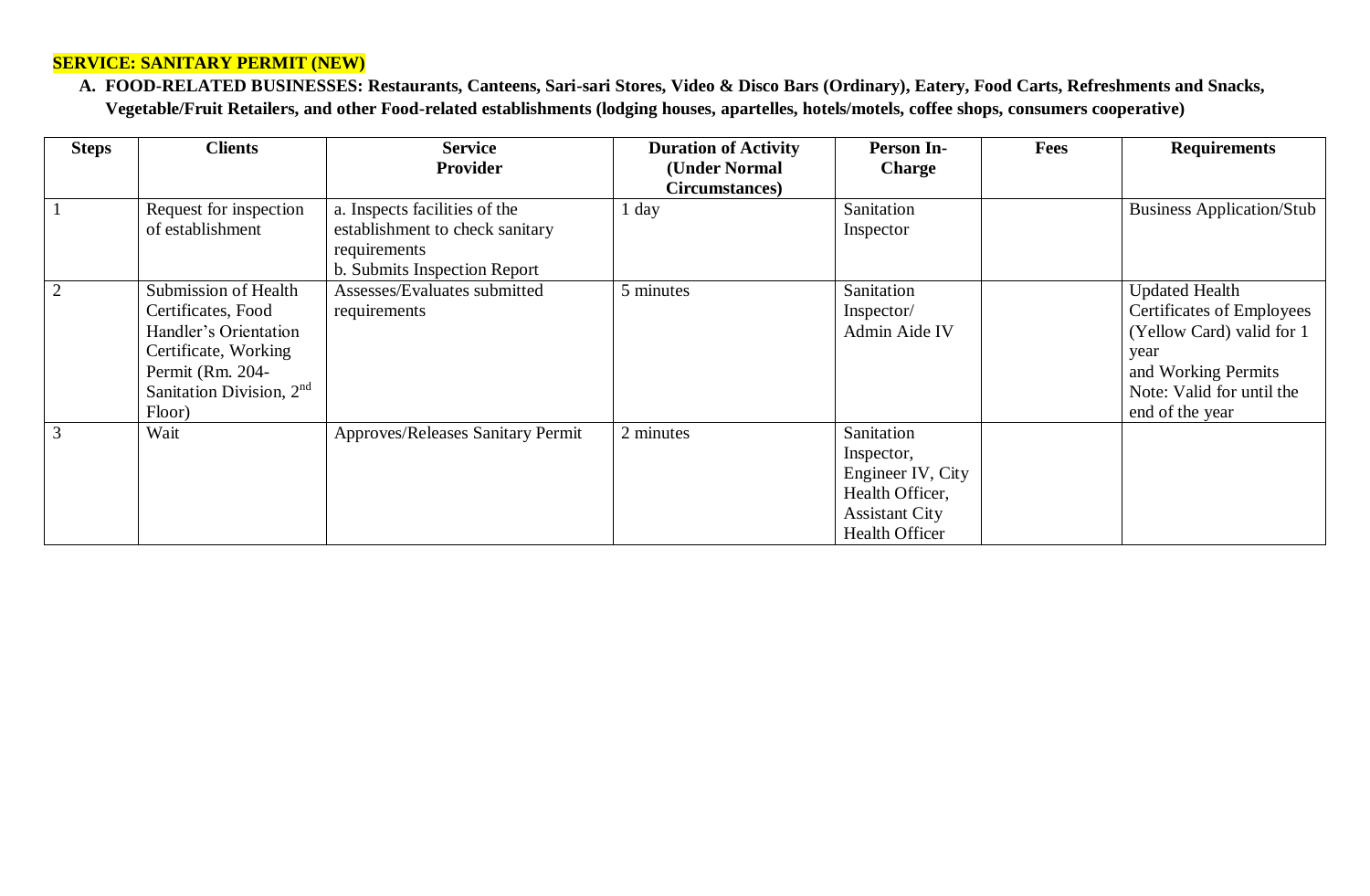# **A.1. FOOD-RELATED BUSINESSES: Night Establishments such as Disco Bars, Cabarets, Gay Bars**

| <b>Steps</b> | <b>Clients</b>           | <b>Service</b>                    | <b>Duration of Activity</b> | <b>Person In-</b>     | <b>Fees</b> | <b>Requirements</b>              |
|--------------|--------------------------|-----------------------------------|-----------------------------|-----------------------|-------------|----------------------------------|
|              |                          | <b>Provider</b>                   | (Under Normal               | <b>Charge</b>         |             |                                  |
|              |                          |                                   | Circumstances)              |                       |             |                                  |
|              | Request for inspection   | a. Inspects facilities of the     | 2 days                      | Sanitation            |             | <b>Business Application/Stub</b> |
|              | of establishment         | establishment to check sanitary   |                             | Inspector             |             |                                  |
|              |                          | requirements                      |                             |                       |             |                                  |
|              |                          | b. Submits Inspection Report      |                             |                       |             |                                  |
|              | Submission of Health     | Assesses/Evaluates submitted      | 3 minutes                   | Sanitation            |             | <b>Updated Health</b>            |
|              | Certificates, Pink Card, | requirements                      |                             | Inspector/            |             | Certificates of Employees        |
|              | Working Permit (Rm.      |                                   |                             | Admin Aide IV         |             | (Yellow Card) valid for 1        |
|              | 204-Sanitation           |                                   |                             |                       |             | year                             |
|              | Division, $2nd$ Floor)   |                                   |                             |                       |             | and Working Permits              |
|              |                          |                                   |                             |                       |             | Note: Valid for until the        |
|              |                          |                                   |                             |                       |             | end of the year                  |
|              | Wait                     | Approves/Releases Sanitary Permit | 2 minutes                   | Sanitation            |             |                                  |
|              |                          |                                   |                             | Inspector,            |             |                                  |
|              |                          |                                   |                             | Engineer IV, City     |             |                                  |
|              |                          |                                   |                             | Health Officer,       |             |                                  |
|              |                          |                                   |                             | <b>Assistant City</b> |             |                                  |
|              |                          |                                   |                             | <b>Health Officer</b> |             |                                  |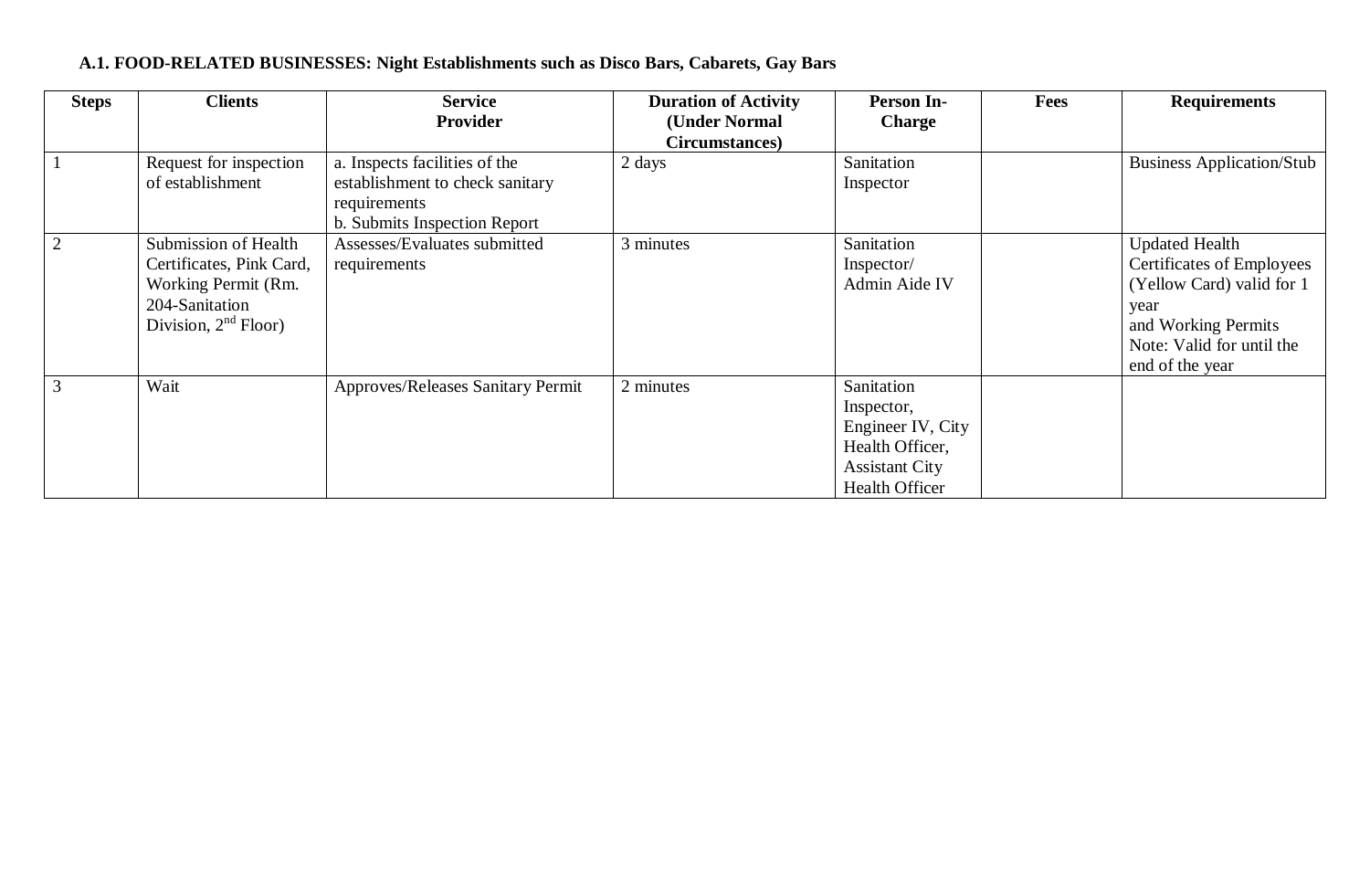|                | Schools, Gym/Fitness Instructors, Caddy Boys, Pony Boys, Janitorial Services                               |                                                                                                                  |                                                                |                                                                                                                    |      |                                                                                   |  |  |  |
|----------------|------------------------------------------------------------------------------------------------------------|------------------------------------------------------------------------------------------------------------------|----------------------------------------------------------------|--------------------------------------------------------------------------------------------------------------------|------|-----------------------------------------------------------------------------------|--|--|--|
| <b>Steps</b>   | <b>Clients</b>                                                                                             | <b>Service</b><br><b>Provider</b>                                                                                | <b>Duration of Activity</b><br>(Under Normal<br>Circumstances) | <b>Person In-</b><br><b>Charge</b>                                                                                 | Fees | <b>Requirements</b>                                                               |  |  |  |
|                | Request for inspection<br>of establishment                                                                 | a. Inspects facilities of the<br>establishment to check sanitary<br>requirements<br>b. Submits Inspection Report | 2 days                                                         | Sanitation<br>Inspector                                                                                            |      | <b>Business Application/Stub</b>                                                  |  |  |  |
| 2              | Submission of Health<br>Certificates, Working<br>Permits (Rm. 204-<br>Sanitation Division, $2nd$<br>Floor) | Assesses/Evaluates submitted<br>requirements                                                                     | 3 minutes                                                      | Sanitation<br>Inspector/<br>Admin Aide IV                                                                          |      | <b>Updated Health</b><br><b>Certificates of Employees</b><br>and Working Permits, |  |  |  |
| $\mathfrak{Z}$ | Wait                                                                                                       | Approves/Releases Sanitary Permit                                                                                | 3 minutes                                                      | Sanitation<br>Inspector,<br>Engineer IV, City<br>Health Officer,<br><b>Assistant City</b><br><b>Health Officer</b> |      |                                                                                   |  |  |  |

#### **B. NON-FOOD-RELATED BUSINESSES: Shuttle Vans, Pharmacy/Drug Stores, Manpower/Recruitment Agencies, Dance Studios, Review Centers, Tutorial Schools, Gym/Fitness Instructors, Caddy Boys, Pony Boys, Janitorial Services**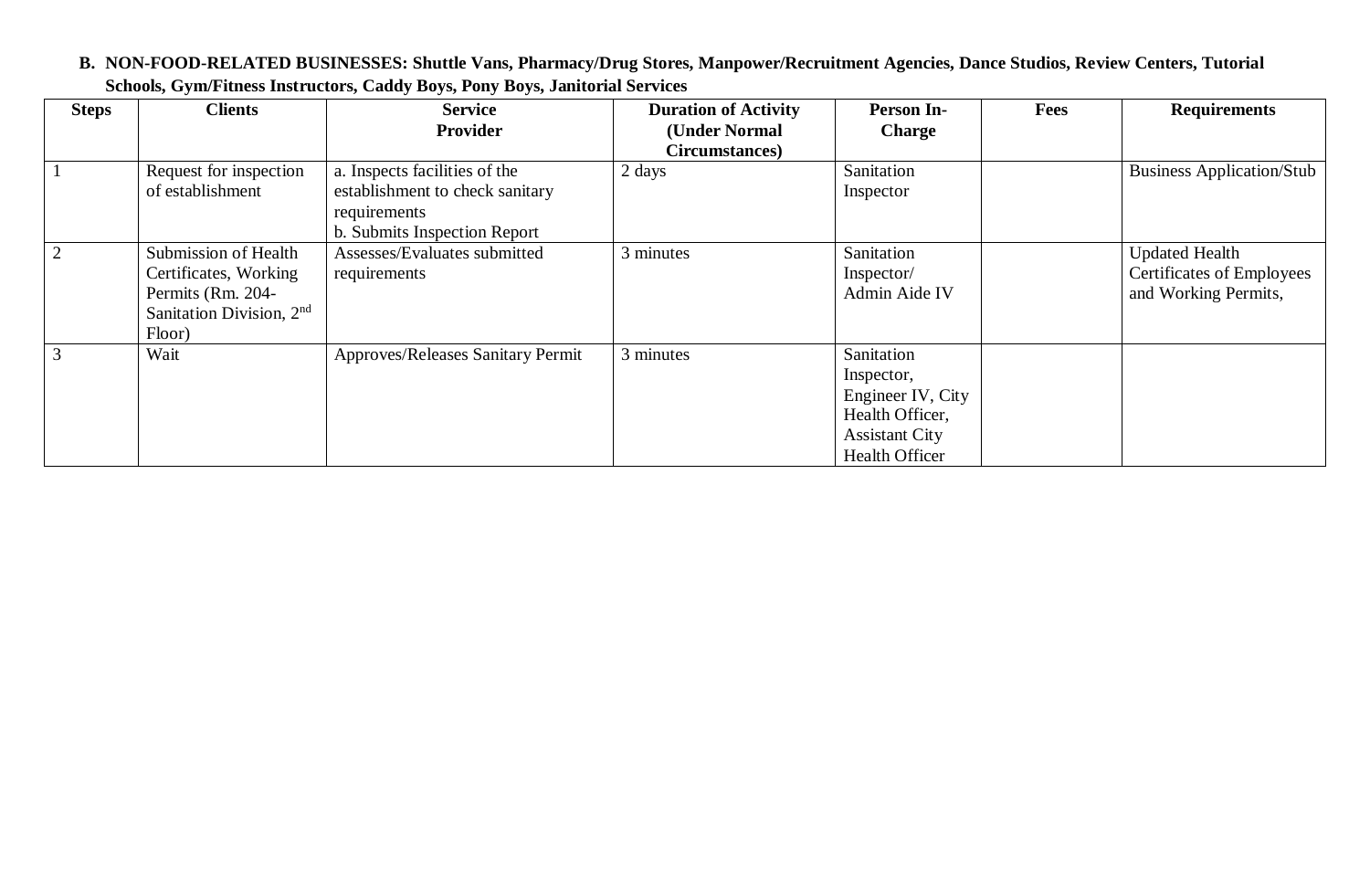| <b>Steps</b> | <b>Clients</b>                                                                                                                                | <b>Service</b><br><b>Provider</b>                                                                                | <b>Duration of Activity</b><br>(Under Normal<br>Circumstances) | <b>Person In-</b><br><b>Charge</b>                                                                                 | Fees | <b>Requirements</b>                                                                                       |
|--------------|-----------------------------------------------------------------------------------------------------------------------------------------------|------------------------------------------------------------------------------------------------------------------|----------------------------------------------------------------|--------------------------------------------------------------------------------------------------------------------|------|-----------------------------------------------------------------------------------------------------------|
|              | Request for inspection<br>of establishment                                                                                                    | a. Inspects facilities of the<br>establishment to check sanitary<br>requirements<br>b. Submits Inspection Report | 2 days                                                         | Sanitation<br>Inspector                                                                                            |      |                                                                                                           |
|              | Submission of Health<br>Certificates, Working<br>Permits, Training<br>Certificate (Rm. 204-<br>Sanitation Division, 2 <sup>nd</sup><br>Floor) | Assesses/Evaluates submitted<br>requirements                                                                     | 3 minutes                                                      | Sanitation<br>Inspector/<br>Admin Aide IV                                                                          |      | <b>Updated Health</b><br>Certificates of Employees<br>and Working Permits,<br><b>Training Certificate</b> |
| 3            | Wait                                                                                                                                          | Approves/Releases Sanitary Permit                                                                                | 3 minutes                                                      | Sanitation<br>Inspector,<br>Engineer IV, City<br>Health Officer,<br><b>Assistant City</b><br><b>Health Officer</b> |      |                                                                                                           |

# **B.1. NON-FOOD-RELATED BUSINESSES: Spa, Massage Clinics, Massage Therapy**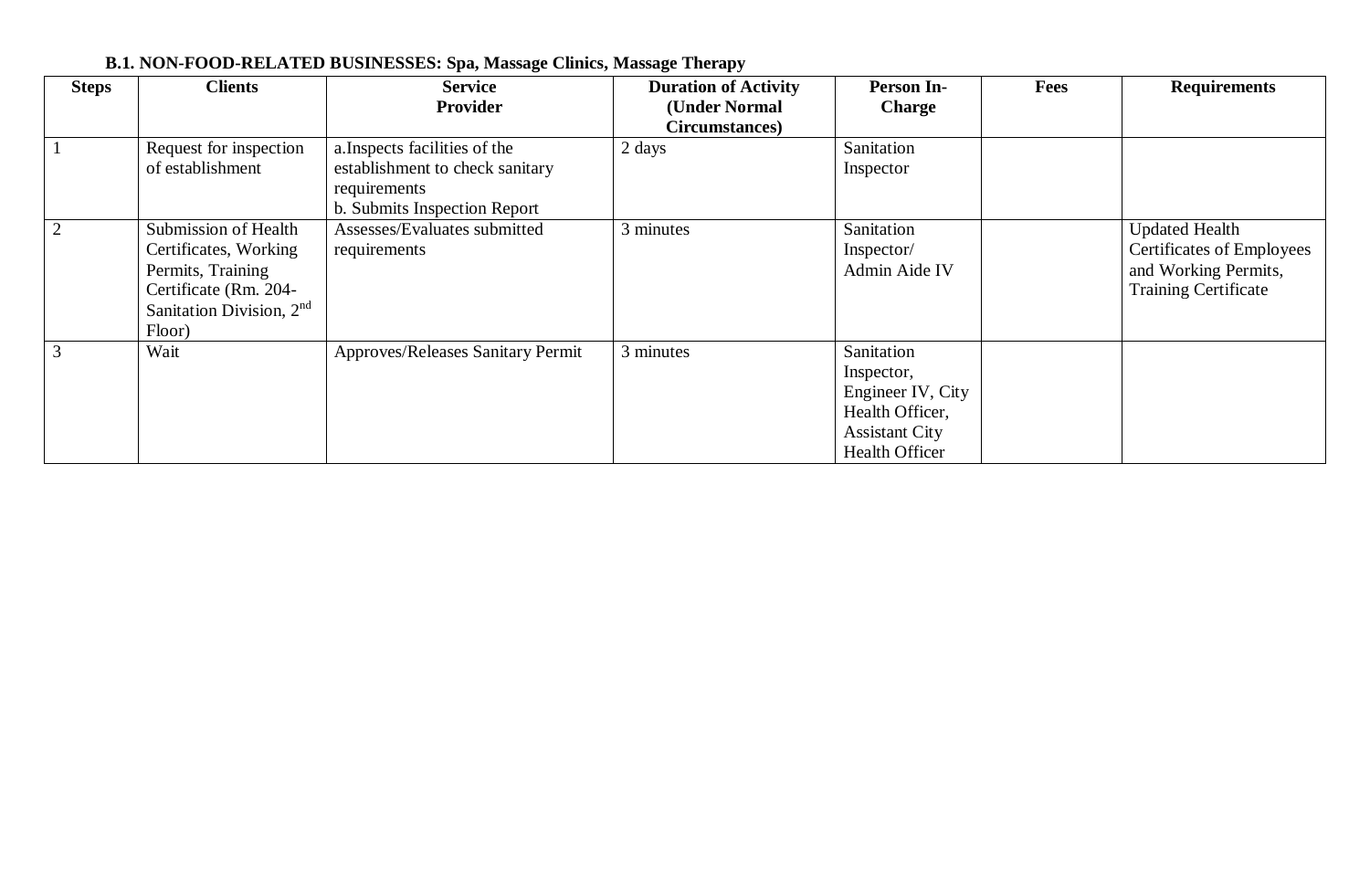# **B.2. NON-FOOD-RELATED BUSINESSES: Septage Haulers**

| <b>Steps</b> | <b>Clients</b>         | <b>Service</b>                    | <b>Duration of Activity</b> | Person In-            | <b>Fees</b> | <b>Requirements</b>              |
|--------------|------------------------|-----------------------------------|-----------------------------|-----------------------|-------------|----------------------------------|
|              |                        | <b>Provider</b>                   | (Under Normal               | <b>Charge</b>         |             |                                  |
|              |                        |                                   | Circumstances)              |                       |             |                                  |
|              | Request for inspection | a. Inspects facilities of the     | 2 days                      | Sanitation            |             |                                  |
|              | of establishment       | establishment to check sanitary   |                             | Inspector             |             |                                  |
|              |                        | requirements                      |                             |                       |             |                                  |
|              |                        | b. Submits Inspection Report      |                             |                       |             |                                  |
|              | Submission of Health   | Assesses/Evaluates submitted      | 3 minutes                   | Sanitation            |             | <b>Updated Health</b>            |
|              | Certificates, Working  | requirements                      |                             | Inspector/            |             | <b>Certificates of Employees</b> |
|              | Permits, Sanitary      |                                   |                             | Admin Aide IV         |             | and Working Permits,             |
|              | Engineer's Report (Rm. |                                   |                             |                       |             | Sanitary Engineer's              |
|              | 204-Sanitation         |                                   |                             |                       |             | Report                           |
|              | Division, $2nd$ Floor) |                                   |                             |                       |             |                                  |
|              | Wait                   | Approves/Releases Sanitary Permit | 3 minutes                   | Sanitation            |             |                                  |
|              |                        |                                   |                             | Inspector,            |             |                                  |
|              |                        |                                   |                             | Engineer IV, City     |             |                                  |
|              |                        |                                   |                             | Health Officer,       |             |                                  |
|              |                        |                                   |                             | <b>Assistant City</b> |             |                                  |
|              |                        |                                   |                             | <b>Health Officer</b> |             |                                  |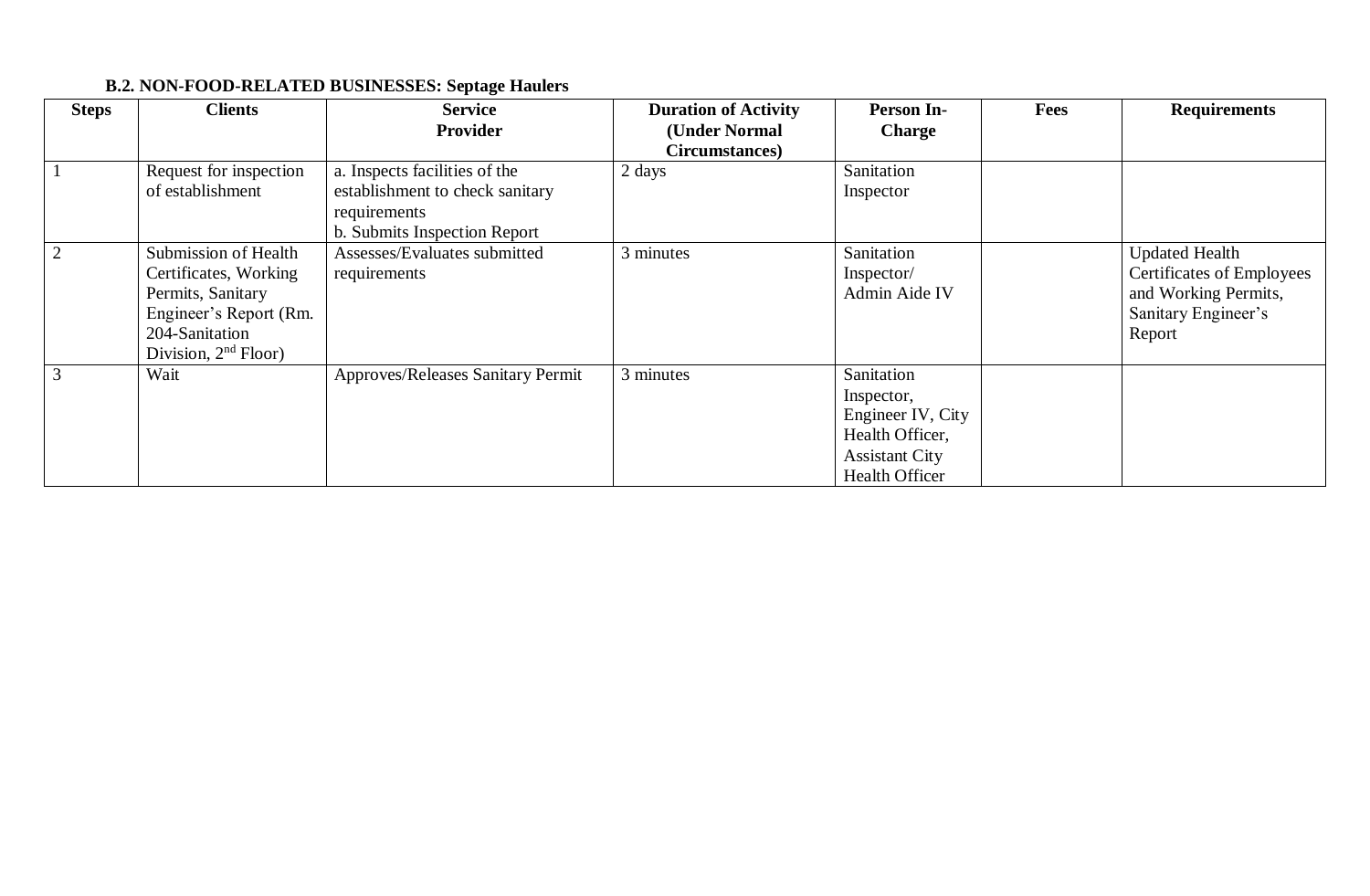| <b>Steps</b> | <b>Clients</b>             | <b>Service</b><br><b>Provider</b>        | <b>Duration of Activity</b><br>(Under Normal | <b>Person In-</b><br><b>Charge</b> | <b>Fees</b> | <b>Requirements</b>              |
|--------------|----------------------------|------------------------------------------|----------------------------------------------|------------------------------------|-------------|----------------------------------|
|              |                            |                                          | Circumstances)                               |                                    |             |                                  |
|              | Submission of Health       | Assesses/Evaluates submitted             | 3 minutes                                    | Sanitation                         |             | <b>Updated Health</b>            |
|              | Certificates, Working      | requirements                             |                                              | Inspector/                         |             | <b>Certificates of Employees</b> |
|              | Permits, Assessment of     |                                          |                                              | Admin Aide IV                      |             | and Working Permits,             |
|              | Payment (Rm. 204-          |                                          |                                              |                                    |             | Assessment of Payment            |
|              | Sanitation Division, $2nd$ |                                          |                                              |                                    |             |                                  |
|              | Floor)                     |                                          |                                              |                                    |             |                                  |
|              | Wait                       | <b>Approves/Releases Sanitary Permit</b> | 3 minutes                                    | Sanitation                         |             |                                  |
|              |                            |                                          |                                              | Inspector,                         |             |                                  |
|              |                            |                                          |                                              | Engineer IV, City                  |             |                                  |
|              |                            |                                          |                                              | Health Officer,                    |             |                                  |
|              |                            |                                          |                                              | <b>Assistant City</b>              |             |                                  |
|              |                            |                                          |                                              | <b>Health Officer</b>              |             |                                  |

# **B.3. NON-FOOD-RELATED BUSINESSES: Barber Shops, Beauty Parlors, Security Agencies**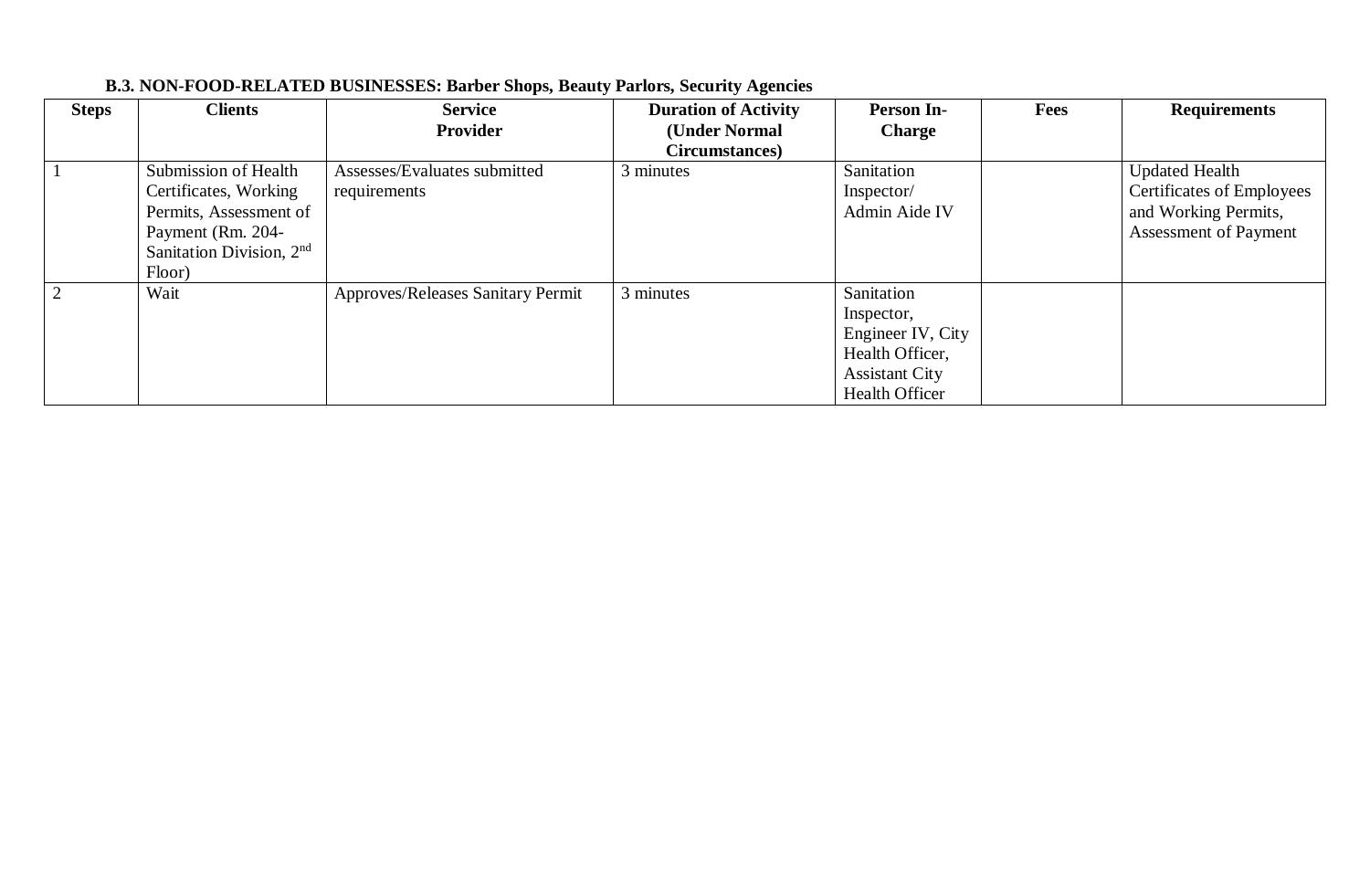# **B.4. NON-FOOD-RELATED BUSINESSES: Dental Clinic, Veterinary Clinic, Medical & Diagnostic Laboratory**

| <b>Steps</b>   | <b>Clients</b>                                                                                                                                                    | <b>Service</b>                                                                                                   | <b>Duration of Activity</b> | <b>Person In-</b>                                                                                                  | Fees | <b>Requirements</b>                                                                                                              |
|----------------|-------------------------------------------------------------------------------------------------------------------------------------------------------------------|------------------------------------------------------------------------------------------------------------------|-----------------------------|--------------------------------------------------------------------------------------------------------------------|------|----------------------------------------------------------------------------------------------------------------------------------|
|                |                                                                                                                                                                   | <b>Provider</b>                                                                                                  | (Under Normal               | <b>Charge</b>                                                                                                      |      |                                                                                                                                  |
|                |                                                                                                                                                                   |                                                                                                                  | Circumstances)              |                                                                                                                    |      |                                                                                                                                  |
|                | Request for inspection<br>of establishment                                                                                                                        | a. Inspects facilities of the<br>establishment to check sanitary<br>requirements<br>b. Submits Inspection Report | 2 days                      | Sanitation<br>Inspector                                                                                            |      | <b>Business Application/Stub</b>                                                                                                 |
| $\overline{2}$ | <b>Submission of Health</b><br>Certificates, Working<br>Permits, Health Care<br><b>Waste Management</b><br>Plan (Rm. 204-<br>Sanitation Division, $2nd$<br>Floor) | Assesses/Evaluates submitted<br>requirements                                                                     | 3 minutes                   | Sanitation<br>Inspector/<br>Admin Aide IV                                                                          |      | <b>Updated Health</b><br><b>Certificates of Employees</b><br>and Working Permits,<br><b>Health Care Waste</b><br>Management Plan |
| 3              | Wait                                                                                                                                                              | Approves/Releases Sanitary Permit                                                                                | 3 minutes                   | Sanitation<br>Inspector,<br>Engineer IV, City<br>Health Officer,<br><b>Assistant City</b><br><b>Health Officer</b> |      |                                                                                                                                  |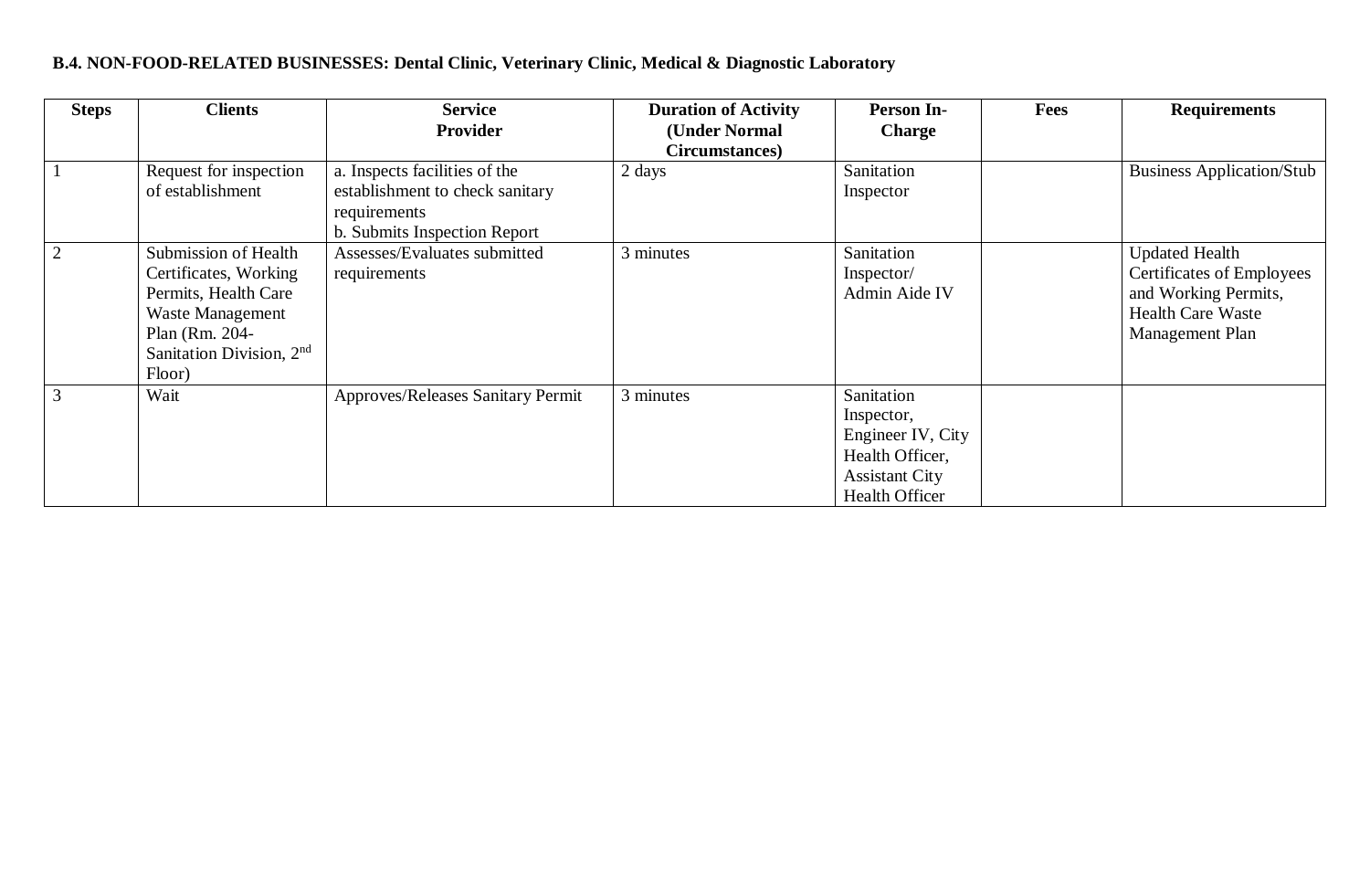# **C. OTHER BUSINESSES- Not Requiring Health Certificates**

#### **e.g. Real Estate, Dry Goods, Footwear, Ukay-ukay, Kitchenwares, Banks, Cellphone Store, Hardware etc**

| <b>Steps</b> | <b>Clients</b>         | <b>Service</b>                           | <b>Duration of Activity</b> | <b>Person In-</b>     | <b>Fees</b> | <b>Requirements</b>              |
|--------------|------------------------|------------------------------------------|-----------------------------|-----------------------|-------------|----------------------------------|
|              |                        | Provider                                 | (Under Normal               | <b>Charge</b>         |             |                                  |
|              |                        |                                          | Circumstances)              |                       |             |                                  |
|              | Request for inspection | a. Inspects facilities of the            | 3 days                      | Sanitation            |             | <b>Business Application/Stub</b> |
|              | of establishment       | establishment to check sanitary          |                             | Inspector             |             |                                  |
|              |                        | requirements                             |                             |                       |             |                                  |
|              |                        | b. Submits Inspection Report             |                             |                       |             |                                  |
|              | Wait                   | <b>Approves/Releases Sanitary Permit</b> | 5 minutes                   | Sanitation            |             |                                  |
|              |                        |                                          |                             | Inspector,            |             |                                  |
|              |                        |                                          |                             | Engineer IV, City     |             |                                  |
|              |                        |                                          |                             | Health Officer,       |             |                                  |
|              |                        |                                          |                             | <b>Assistant City</b> |             |                                  |
|              |                        |                                          |                             | <b>Health Officer</b> |             |                                  |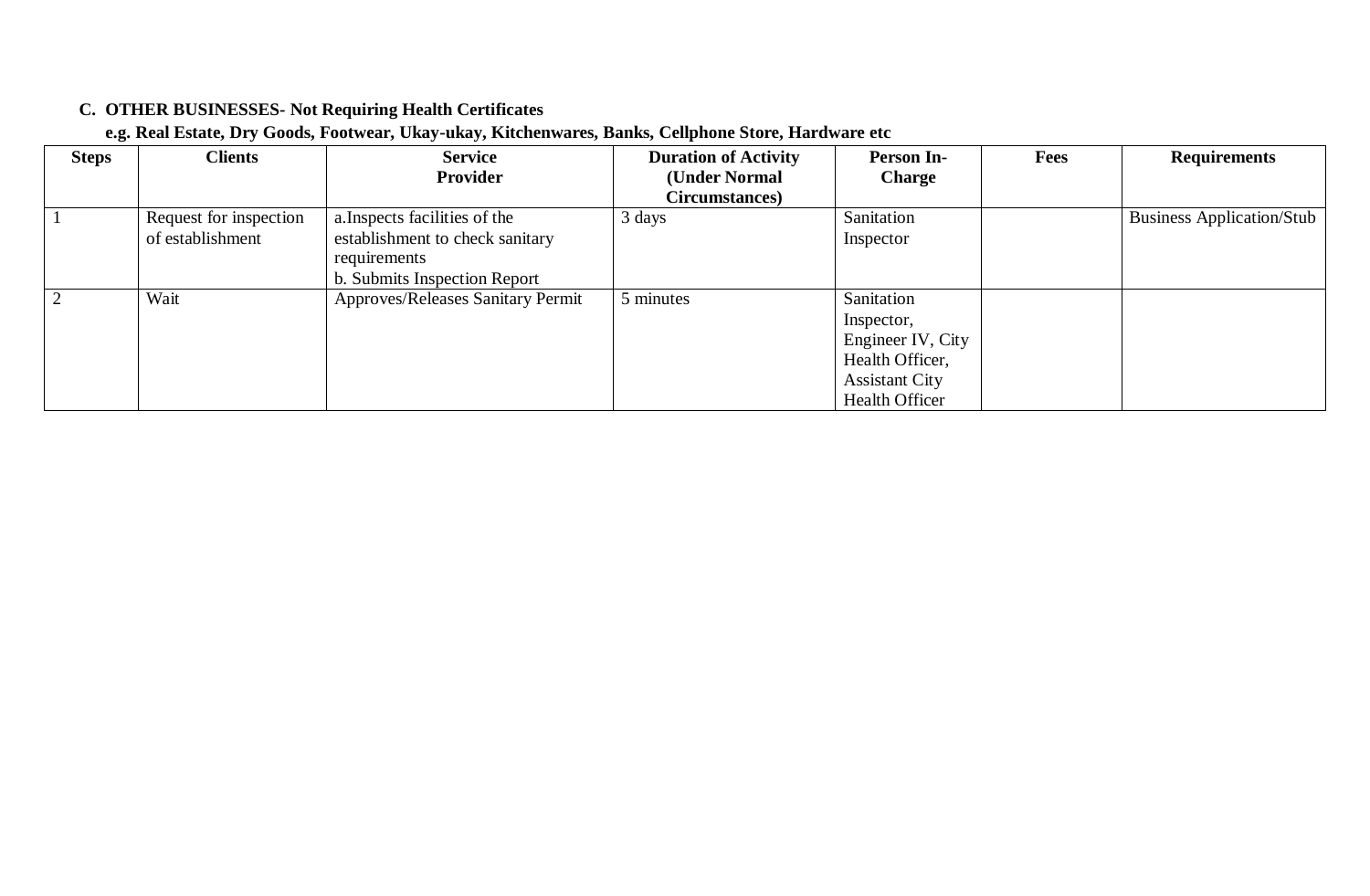#### **SERVICE: SANITARY PERMIT (RENEWAL)**

**A. FOOD-RELATED BUSINESSES: Restaurants, Canteens, Sari-sari Stores, Video & Disco Bars (Ordinary), Eatery, Food Carts, Refreshments and Snacks, Vegetable/Fruit Retailers, and other Food-related establishments (lodging houses, apartelles, hotels/motels, coffee shops, consumers cooperative)**

| <b>Steps</b> | <b>Clients</b>          | <b>Service</b>                 | <b>Duration of Activity</b> | <b>Person In-</b>     | <b>Fees</b> | <b>Requirements</b>        |
|--------------|-------------------------|--------------------------------|-----------------------------|-----------------------|-------------|----------------------------|
|              |                         | Provider                       | (Under Normal               | <b>Charge</b>         |             |                            |
|              |                         |                                | Circumstances)              |                       |             |                            |
|              | Presents updated Health | Evaluates/Checks documents     | 3 minutes                   | Sanitation            |             | <b>Updated Health</b>      |
|              | Certificates (Yellow    |                                |                             | Inspector/Admin       |             | Certificates of Employees, |
|              | Card) and Working       |                                |                             | Aide IV               |             | <b>Working Permits and</b> |
|              | Permits of Employees,   |                                |                             |                       |             | Food Handler's Certificate |
|              | Assessment of taxpayer  |                                |                             |                       |             |                            |
|              | (Rm. 204-Sanitation)    |                                |                             |                       |             |                            |
|              | Division, $2nd$ Floor)  |                                |                             |                       |             |                            |
|              |                         |                                |                             |                       |             |                            |
| 2            | Wait                    | Approves/Releases New Sanitary | 1 minutes                   | Sanitation            |             |                            |
|              |                         | Permit                         |                             | Inspector,            |             |                            |
|              |                         |                                |                             | Engineer IV, City     |             |                            |
|              |                         |                                |                             | Health Officer,       |             |                            |
|              |                         |                                |                             | <b>Assistant City</b> |             |                            |
|              |                         |                                |                             | <b>Health Officer</b> |             |                            |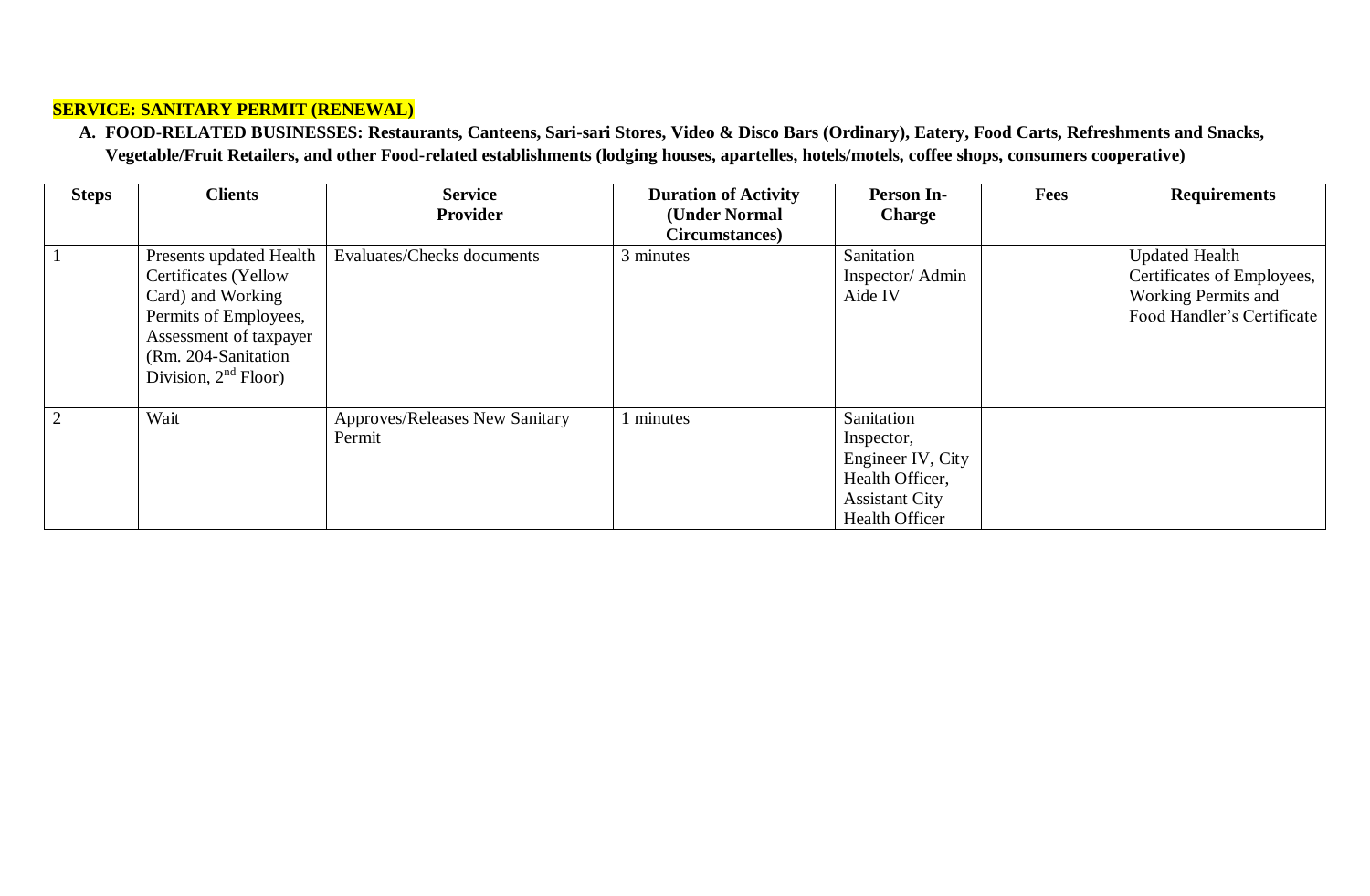# **A.1. FOOD-RELATED BUSINESSES: Night Establishments such as Disco Bars, Cabarets, Gay Bars**

| <b>Steps</b> | <b>Clients</b>           | <b>Service</b>                           | <b>Duration of Activity</b> | <b>Person In-</b>     | <b>Fees</b> | <b>Requirements</b>          |
|--------------|--------------------------|------------------------------------------|-----------------------------|-----------------------|-------------|------------------------------|
|              |                          | Provider                                 | (Under Normal               | <b>Charge</b>         |             |                              |
|              |                          |                                          | Circumstances)              |                       |             |                              |
|              | Submission of Health     | Assesses/Evaluates submitted             | 2 minutes                   | Sanitation            |             | <b>Updated Health</b>        |
|              | Certificates, Pink Card, | requirements                             |                             | Inspector/            |             | Certificates of Employees,   |
|              | Working Permit (Rm.      |                                          |                             | Admin Aide IV         |             | <b>Working Permits, Pink</b> |
|              | 204-Sanitation           |                                          |                             |                       |             | Card                         |
|              | Division, $2nd$ Floor)   |                                          |                             |                       |             |                              |
|              | Wait                     | <b>Approves/Releases Sanitary Permit</b> | minutes                     | Sanitation            |             |                              |
|              |                          |                                          |                             | Inspector,            |             |                              |
|              |                          |                                          |                             | Engineer IV, City     |             |                              |
|              |                          |                                          |                             | Health Officer,       |             |                              |
|              |                          |                                          |                             | <b>Assistant City</b> |             |                              |
|              |                          |                                          |                             | <b>Health Officer</b> |             |                              |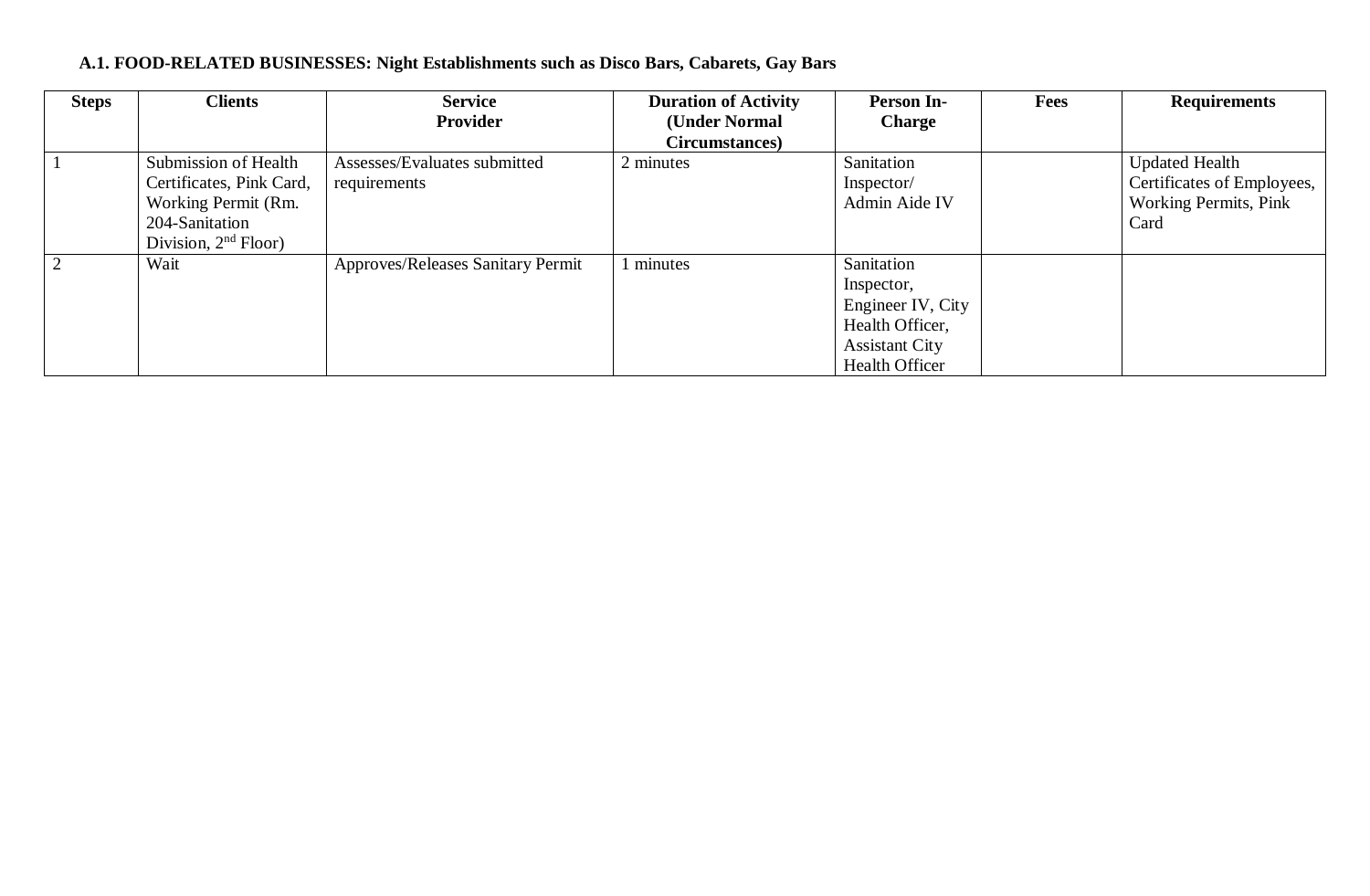#### **B. NON-FOOD-RELATED BUSINESSES: Shuttle Vans, Pharmacy/Drug Stores, Manpower/Recruitment Agencies, Dance Studios, Review Centers, Tutorial Schools, Gym/Fitness Instructors, Caddy Boys, Pony Boys, Janitorial Services**

| <b>Steps</b> | <b>Clients</b>             | <b>Service</b>                    | <b>Duration of Activity</b> | Person In-            | <b>Fees</b> | <b>Requirements</b>          |
|--------------|----------------------------|-----------------------------------|-----------------------------|-----------------------|-------------|------------------------------|
|              |                            | <b>Provider</b>                   | (Under Normal               | <b>Charge</b>         |             |                              |
|              |                            |                                   | Circumstances)              |                       |             |                              |
|              | Submission of Health       | Assesses/Evaluates submitted      | 3 minutes                   | Sanitation            |             | <b>Updated Health</b>        |
|              | Certificates, Working      | requirements                      |                             | Inspector/            |             | Certificates of Employees    |
|              | Permits, Assessment of     |                                   |                             | Admin Aide IV         |             | and Working Permits,         |
|              | Payment (Rm. 204-          |                                   |                             |                       |             | <b>Assessment of Payment</b> |
|              | Sanitation Division, $2nd$ |                                   |                             |                       |             |                              |
|              | Floor)                     |                                   |                             |                       |             |                              |
|              | Wait                       | Approves/Releases Sanitary Permit | 3 minutes                   | Sanitation            |             |                              |
|              |                            |                                   |                             | Inspector,            |             |                              |
|              |                            |                                   |                             | Engineer IV, City     |             |                              |
|              |                            |                                   |                             | Health Officer,       |             |                              |
|              |                            |                                   |                             | <b>Assistant City</b> |             |                              |
|              |                            |                                   |                             | <b>Health Officer</b> |             |                              |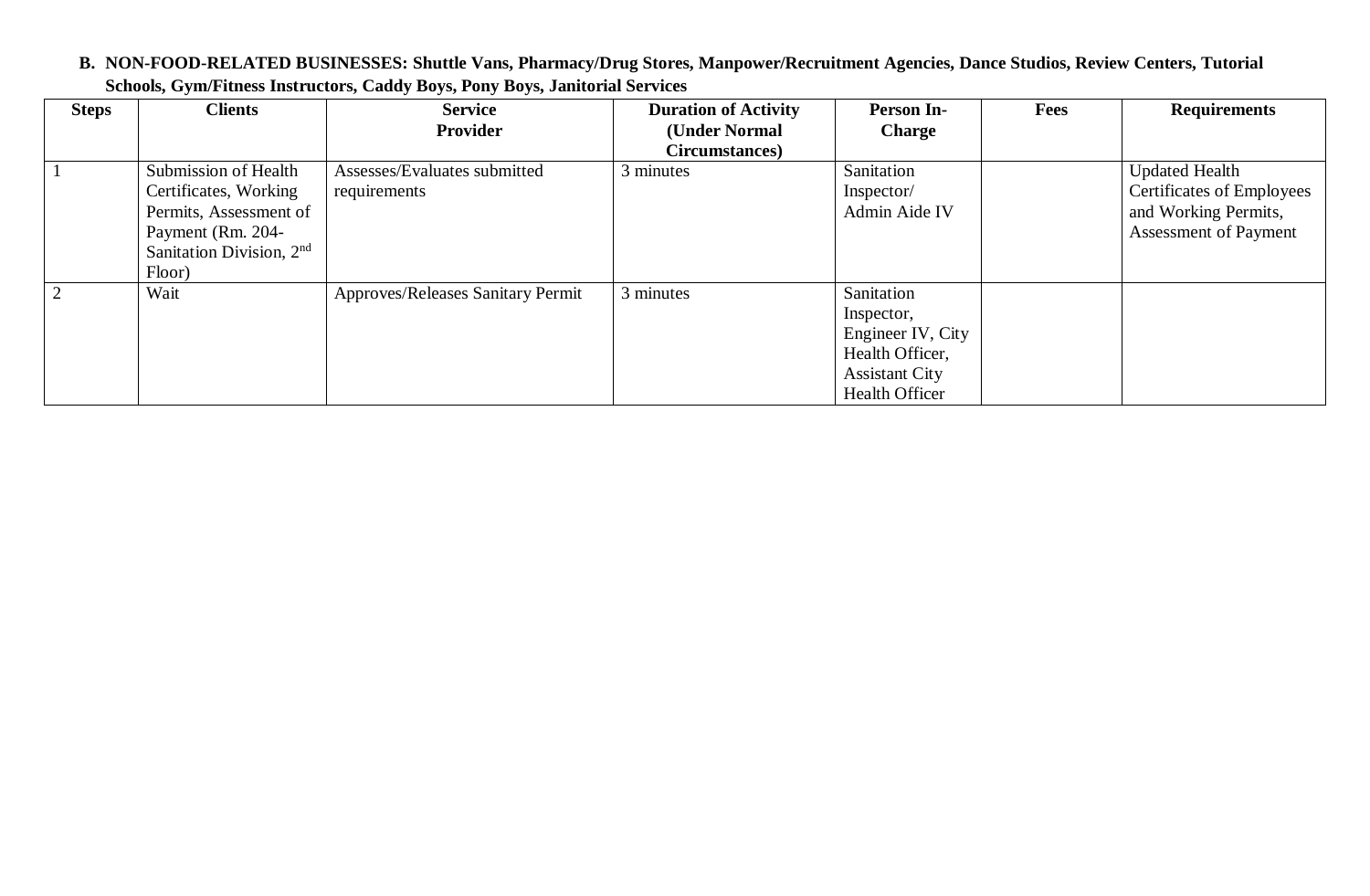| <b>Steps</b> | <b>Clients</b>             | <b>Service</b><br><b>Provider</b>        | <b>Duration of Activity</b><br>(Under Normal | <b>Person In-</b><br><b>Charge</b> | <b>Fees</b> | <b>Requirements</b>              |
|--------------|----------------------------|------------------------------------------|----------------------------------------------|------------------------------------|-------------|----------------------------------|
|              |                            |                                          | Circumstances)                               |                                    |             |                                  |
|              | Submission of Health       | Assesses/Evaluates submitted             | 3 minutes                                    | Sanitation                         |             | <b>Updated Health</b>            |
|              | Certificates, Working      | requirements                             |                                              | Inspector/                         |             | <b>Certificates of Employees</b> |
|              | Permits, Training          |                                          |                                              | Admin Aide IV                      |             | and Working Permits,             |
|              | Certificate, Assessment    |                                          |                                              |                                    |             | Training Certificate,            |
|              | of Payment (Rm. 204-       |                                          |                                              |                                    |             | <b>Assessment of Payment</b>     |
|              | Sanitation Division, $2nd$ |                                          |                                              |                                    |             |                                  |
|              | Floor)                     |                                          |                                              |                                    |             |                                  |
| 2            | Wait                       | <b>Approves/Releases Sanitary Permit</b> | 3 minutes                                    | Sanitation                         |             |                                  |
|              |                            |                                          |                                              | Inspector,                         |             |                                  |
|              |                            |                                          |                                              | Engineer IV, City                  |             |                                  |
|              |                            |                                          |                                              | Health Officer,                    |             |                                  |
|              |                            |                                          |                                              | <b>Assistant City</b>              |             |                                  |
|              |                            |                                          |                                              | <b>Health Officer</b>              |             |                                  |

# **B.1. NON-FOOD-RELATED BUSINESSES: Spa, Massage Clinics, Massage Therapy**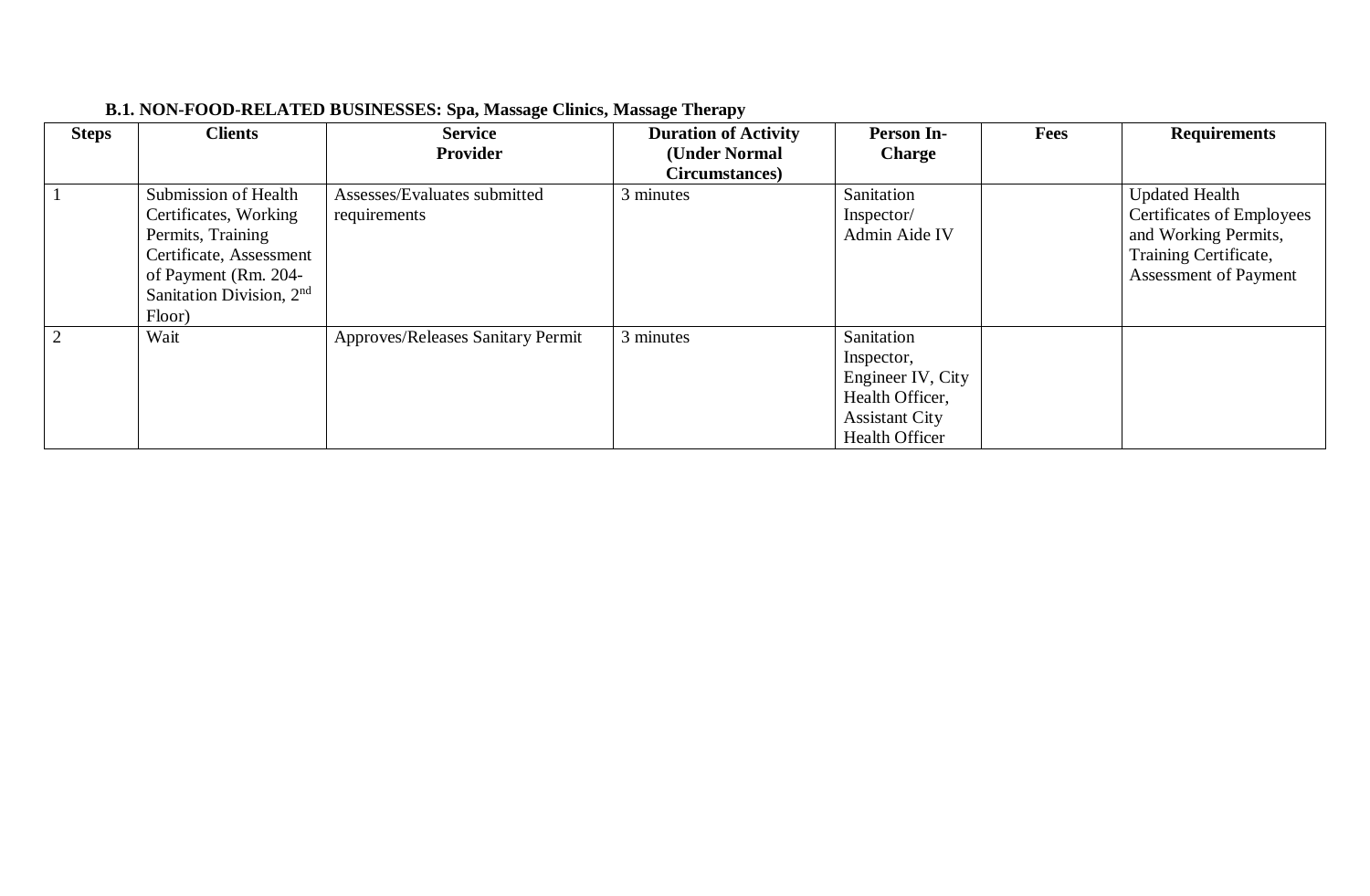# **B.2. NON-FOOD-RELATED BUSINESSES: Septage Haulers**

| <b>Steps</b> | <b>Clients</b>             | <b>Service</b>                    | <b>Duration of Activity</b> | Person In-            | Fees | <b>Requirements</b>              |
|--------------|----------------------------|-----------------------------------|-----------------------------|-----------------------|------|----------------------------------|
|              |                            | <b>Provider</b>                   | (Under Normal               | <b>Charge</b>         |      |                                  |
|              |                            |                                   | Circumstances)              |                       |      |                                  |
|              | Submission of Health       | Assesses/Evaluates submitted      | 3 minutes                   | Sanitation            |      | <b>Updated Health</b>            |
|              | Certificates, Working      | requirements                      |                             | Inspector/            |      | <b>Certificates of Employees</b> |
|              | Permits, Assessment of     |                                   |                             | Admin Aide IV         |      | and Working Permits,             |
|              | Payment (Rm. 204-          |                                   |                             |                       |      | Assessment of Payment            |
|              | Sanitation Division, $2nd$ |                                   |                             |                       |      |                                  |
|              | Floor)                     |                                   |                             |                       |      |                                  |
|              | Wait                       | Approves/Releases Sanitary Permit | 2 minutes                   | Sanitation            |      |                                  |
|              |                            |                                   |                             | Inspector,            |      |                                  |
|              |                            |                                   |                             | Engineer IV, City     |      |                                  |
|              |                            |                                   |                             | Health Officer,       |      |                                  |
|              |                            |                                   |                             | <b>Assistant City</b> |      |                                  |
|              |                            |                                   |                             | <b>Health Officer</b> |      |                                  |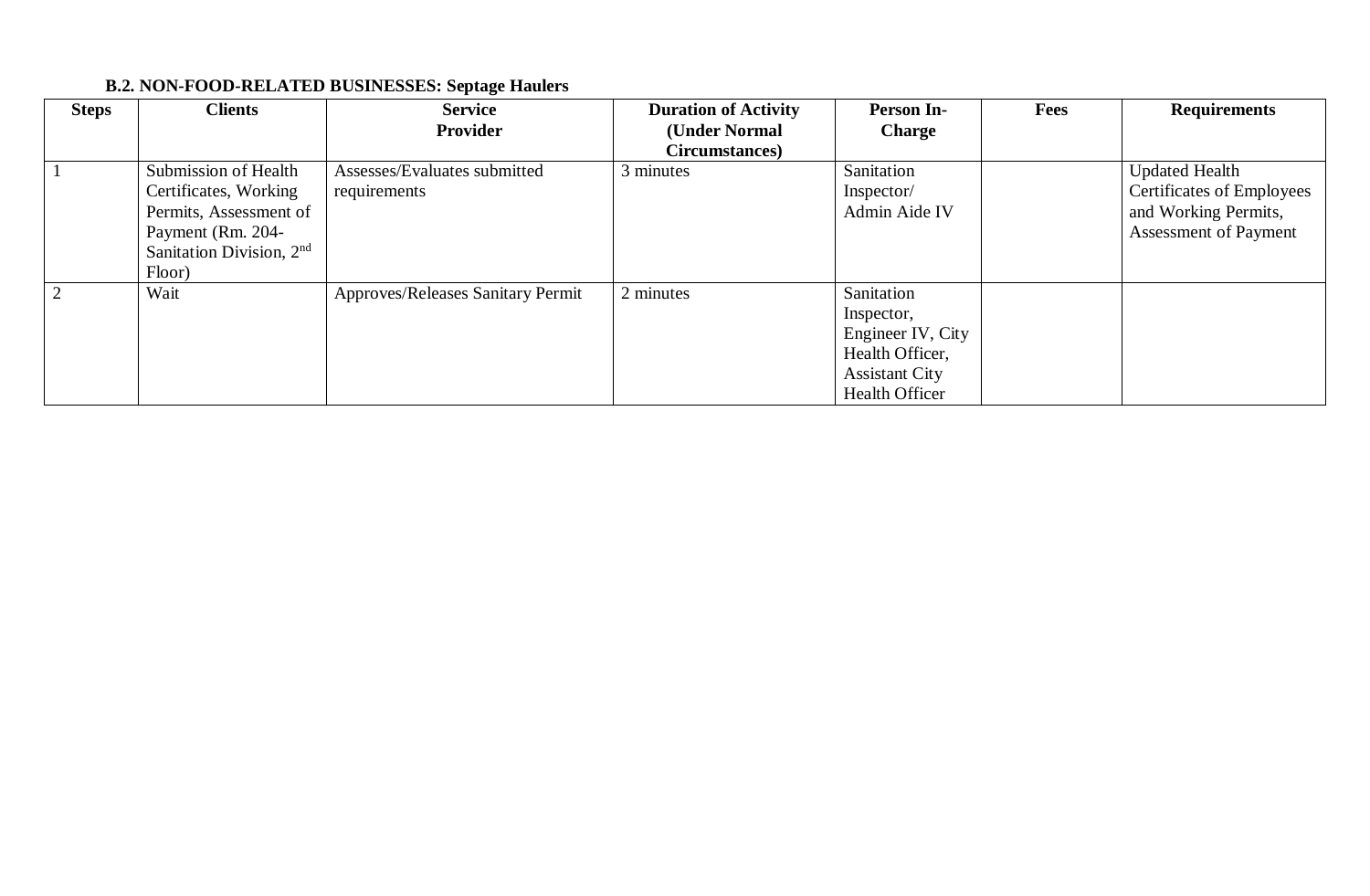| <b>Steps</b> | <b>Clients</b>                                                                                                                       | <b>Service</b><br><b>Provider</b>            | <b>Duration of Activity</b><br>(Under Normal<br>Circumstances) | <b>Person In-</b><br><b>Charge</b>                                                                                 | <b>Fees</b> | <b>Requirements</b>                                                                                                                        |
|--------------|--------------------------------------------------------------------------------------------------------------------------------------|----------------------------------------------|----------------------------------------------------------------|--------------------------------------------------------------------------------------------------------------------|-------------|--------------------------------------------------------------------------------------------------------------------------------------------|
|              | Submission of Health<br>Certificates, Working<br>Permits, Assessment of<br>Payment (Rm. 204-<br>Sanitation Division, $2nd$<br>Floor) | Assesses/Evaluates submitted<br>requirements | 2 minutes                                                      | Sanitation<br>Inspector/<br>Admin Aide IV                                                                          |             | <b>Updated Health</b><br><b>Certificates of Employees</b><br>and Working Permits,<br>Assessment of Payment,<br><b>Training Certificate</b> |
|              | Wait                                                                                                                                 | Approves/Releases Sanitary Permit            | 2 minutes                                                      | Sanitation<br>Inspector,<br>Engineer IV, City<br>Health Officer,<br><b>Assistant City</b><br><b>Health Officer</b> |             |                                                                                                                                            |

# **B.3. NON-FOOD-RELATED BUSINESSES: Barber Shops, Beauty Parlors, Security Agencies**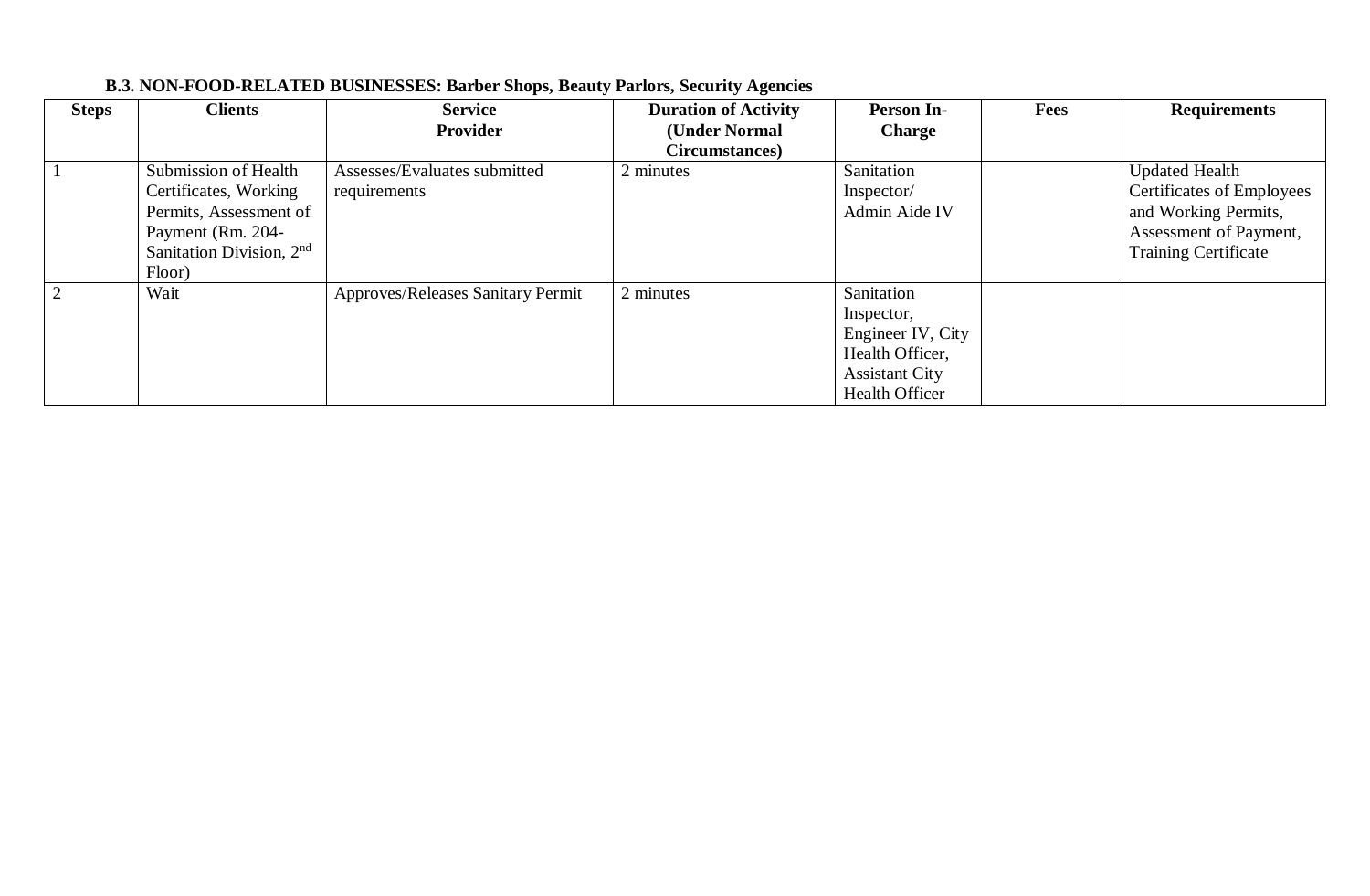# **B.4. NON-FOOD-RELATED BUSINESSES: Dental Clinic, Veterinary Clinic, Medical & Diagnostic Laboratory**

| <b>Steps</b>   | <b>Clients</b>              | <b>Service</b>                           | <b>Duration of Activity</b> | <b>Person In-</b>     | <b>Fees</b> | <b>Requirements</b>       |
|----------------|-----------------------------|------------------------------------------|-----------------------------|-----------------------|-------------|---------------------------|
|                |                             | Provider                                 | (Under Normal               | <b>Charge</b>         |             |                           |
|                |                             |                                          | Circumstances)              |                       |             |                           |
|                | <b>Submission of Health</b> | Assesses/Evaluates submitted             | 3 minutes                   | Sanitation            |             | <b>Updated Health</b>     |
|                | Certificates, Working       | requirements                             |                             | Inspector/            |             | Certificates of Employees |
|                | Permits, Assessment of      |                                          |                             | Admin Aide IV         |             | and Working Permits,      |
|                | Payment (Rm. 204-           |                                          |                             |                       |             | Assessment of Payment     |
|                | Sanitation Division, $2nd$  |                                          |                             |                       |             |                           |
|                | Floor)                      |                                          |                             |                       |             |                           |
| $\overline{2}$ | Wait                        | <b>Approves/Releases Sanitary Permit</b> | 3 minutes                   | Sanitation            |             |                           |
|                |                             |                                          |                             | Inspector,            |             |                           |
|                |                             |                                          |                             | Engineer IV, City     |             |                           |
|                |                             |                                          |                             | Health Officer,       |             |                           |
|                |                             |                                          |                             | <b>Assistant City</b> |             |                           |
|                |                             |                                          |                             | <b>Health Officer</b> |             |                           |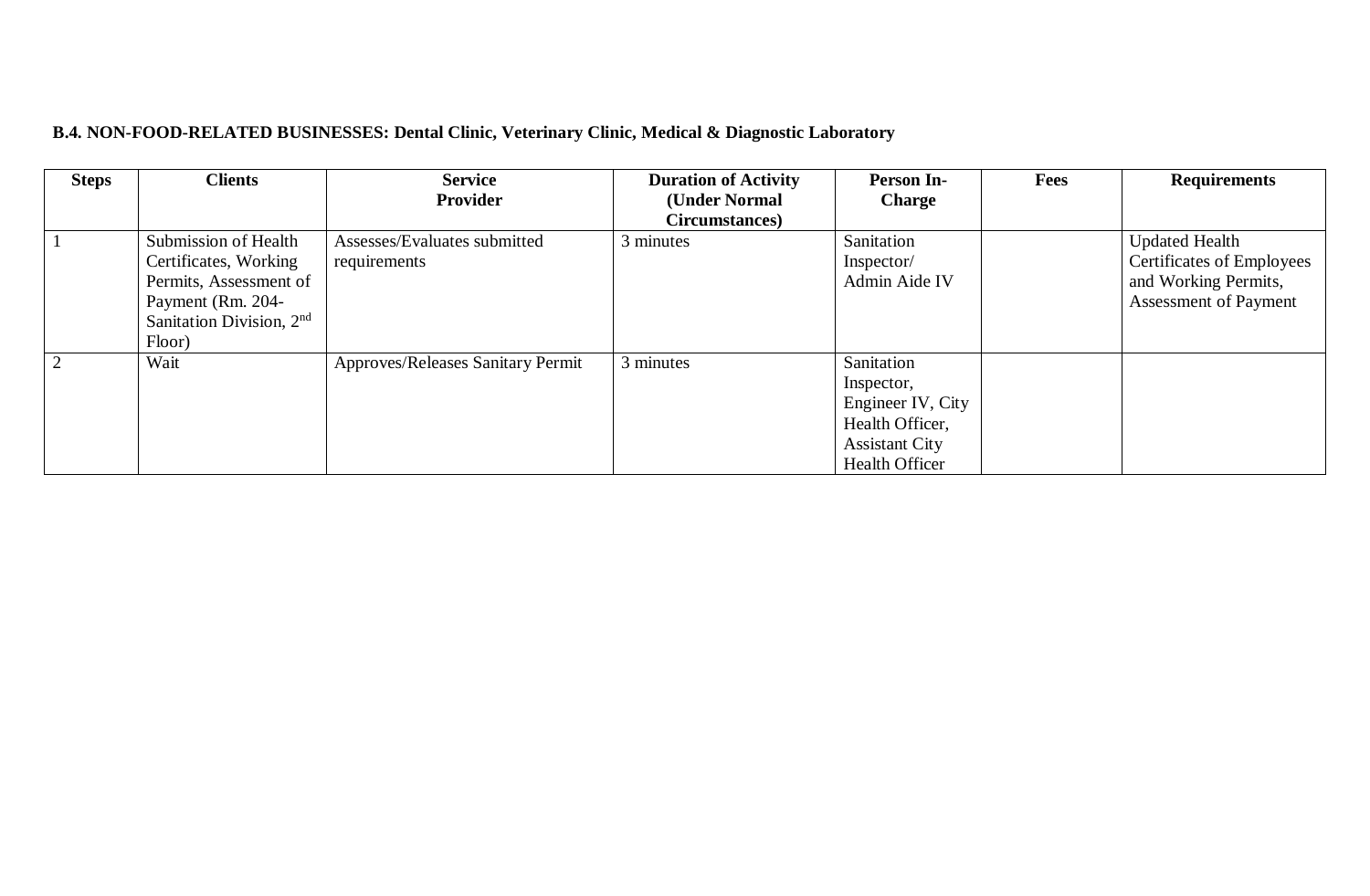# **C. OTHER BUSINESSES- Not Requiring Health Certificates**

|  | e.g. Real Estate, Dry Goods, Footwear, Ukay-ukay, Kitchenwares, Banks, Cellphone Store, Hardwares, etc |
|--|--------------------------------------------------------------------------------------------------------|
|  |                                                                                                        |

| <b>Steps</b>   | <b>Clients</b>               | <b>Service</b>                    | <b>Duration of Activity</b> | <b>Person In-</b>     | <b>Fees</b> | <b>Requirements</b>          |
|----------------|------------------------------|-----------------------------------|-----------------------------|-----------------------|-------------|------------------------------|
|                |                              | <b>Provider</b>                   | (Under Normal               | <b>Charge</b>         |             |                              |
|                |                              |                                   | Circumstances)              |                       |             |                              |
|                | Presents Updated             | Evaluates/Checks documents        | minute                      | Sanitation            |             | <b>Updated Assessment of</b> |
|                | <b>Assessment of Payment</b> |                                   |                             | Inspector/Admin       |             | Payment                      |
|                | (Rm. 204-Sanitation          |                                   |                             | Aide IV               |             |                              |
|                | Division, $2nd$ Floor)       |                                   |                             |                       |             |                              |
|                |                              |                                   |                             |                       |             |                              |
| $\overline{2}$ | Wait                         | Approves/Releases Sanitary Permit | minute                      | Sanitation            |             |                              |
|                |                              |                                   |                             | Inspector,            |             |                              |
|                |                              |                                   |                             | Engineer IV, City     |             |                              |
|                |                              |                                   |                             | Health Officer,       |             |                              |
|                |                              |                                   |                             | <b>Assistant City</b> |             |                              |
|                |                              |                                   |                             | <b>Health Officer</b> |             |                              |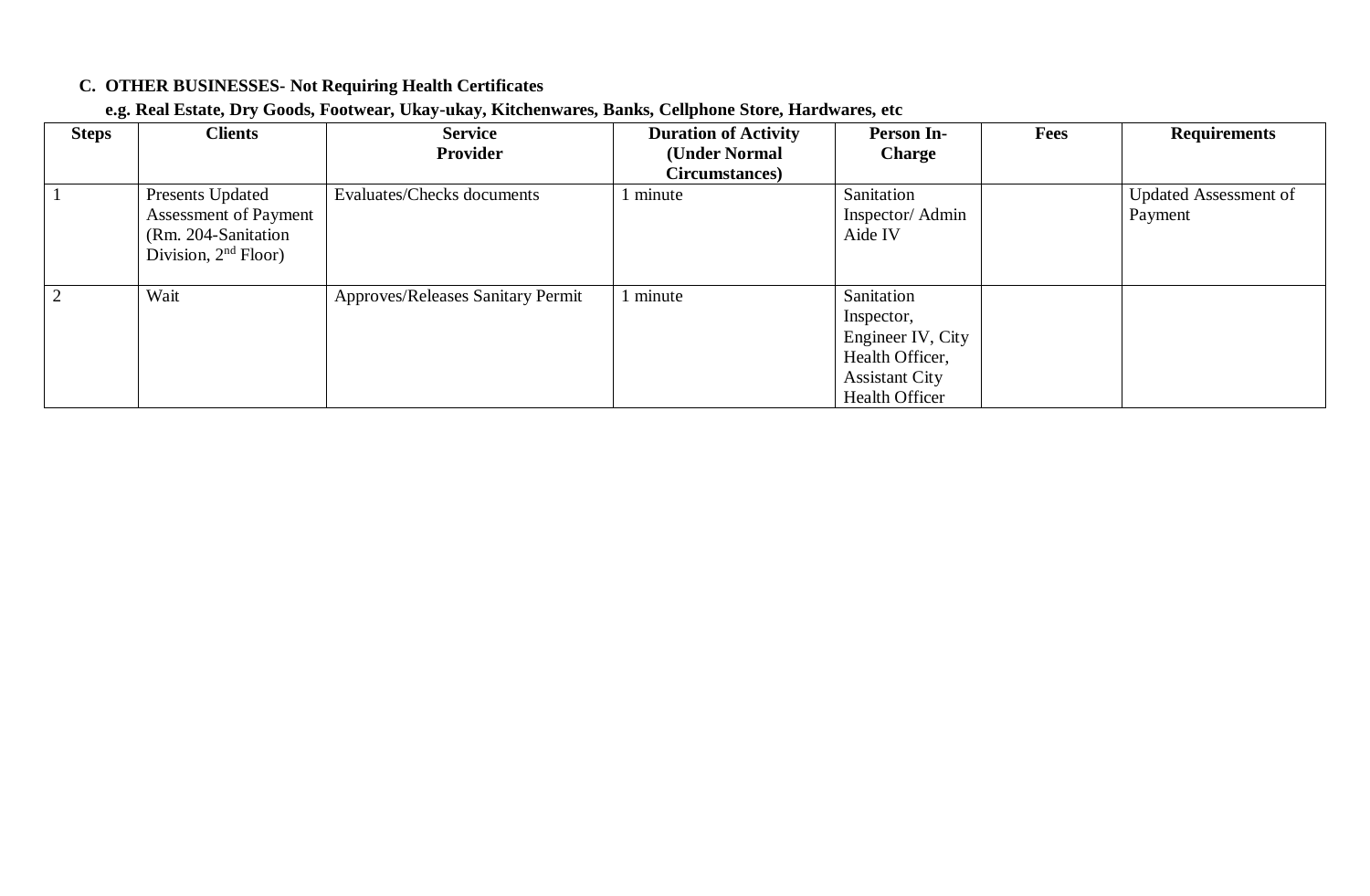#### **D. Water Refilling Stations, Water Delivery Services and other Water-related Businesses (NEW/RENEWAL)**

| <b>Steps</b> | <b>Clients</b>                                                                                                                                                                                                                                                                                                                                                                                          | <b>Service</b>                  | <b>Duration of Activity</b>     | <b>Person In-</b>                                                                                                  | <b>Fees</b> | <b>Requirements</b>                                                                                                                                                                                                                                                                                                                                                                                                                                                                                                                                                                                                           |
|--------------|---------------------------------------------------------------------------------------------------------------------------------------------------------------------------------------------------------------------------------------------------------------------------------------------------------------------------------------------------------------------------------------------------------|---------------------------------|---------------------------------|--------------------------------------------------------------------------------------------------------------------|-------------|-------------------------------------------------------------------------------------------------------------------------------------------------------------------------------------------------------------------------------------------------------------------------------------------------------------------------------------------------------------------------------------------------------------------------------------------------------------------------------------------------------------------------------------------------------------------------------------------------------------------------------|
|              |                                                                                                                                                                                                                                                                                                                                                                                                         | Provider                        | (Under Normal<br>Circumstances) | <b>Charge</b>                                                                                                      |             |                                                                                                                                                                                                                                                                                                                                                                                                                                                                                                                                                                                                                               |
|              | Presents updated Health<br>Certificates(Yellow<br>Card) and Working<br>Permit of Employees,<br>Assessment of taxpayer,<br>CWO, monthly<br>bacteriological test of<br>the previous year,<br>updated chemical<br>physical test, certificate<br>from water source,<br>HACCP, Engineer's<br>report, updated<br>bacteriological test<br>during application<br>(Rm. 204-Sanitation)<br>Division, $2nd$ Floor) | Evaluates/Checks documents      | 5 minutes                       | Sanitation<br>Inspector/Admin<br>Aide IV                                                                           |             | a.Photocopy of Certificate of<br>Certified Water Operator's (CWO)<br>Course conducted by DOH<br>accredited organization<br>b. Updated Health Certificate and<br>Working Permits of all employees<br>c. Laboratory analysis of product<br>water for refilling stations issued<br>by DOH accredited laboratories<br>*Bacterial Analysis should be zero<br>bacterial count in all types<br>*Chemical Analysis should pass<br><b>PNSDW</b> standards<br>d. Hazard Assessment Control plan<br>which include the purification<br>stages and specifications of<br>equipment duly signed and sealed<br>by a Private Sanitary Engineer |
| 2            | Wait                                                                                                                                                                                                                                                                                                                                                                                                    | <b>Approves Sanitary Permit</b> | 2 minutes                       | Sanitation<br>Inspector,<br>Engineer IV, City<br>Health Officer,<br><b>Assistant City</b><br><b>Health Officer</b> |             |                                                                                                                                                                                                                                                                                                                                                                                                                                                                                                                                                                                                                               |

**Note:** 

**\*Certificates of Water Potability shall be acquired once but to be updated if there are changes on the water sources. It shall be presented every renewal period.**

**\*CWO Certificates shall be presented every renewal period.**

**\* Refilling Stations sourcing water from Water Delivery Firms shall ask a certification and updated business permit.**

**\*Barangay Water Systems, Subdivision and other Community Water systems shall submit water sample for laboratory tests.**

**\* To submit monthly bacterial test during the preceding year every renewal period.**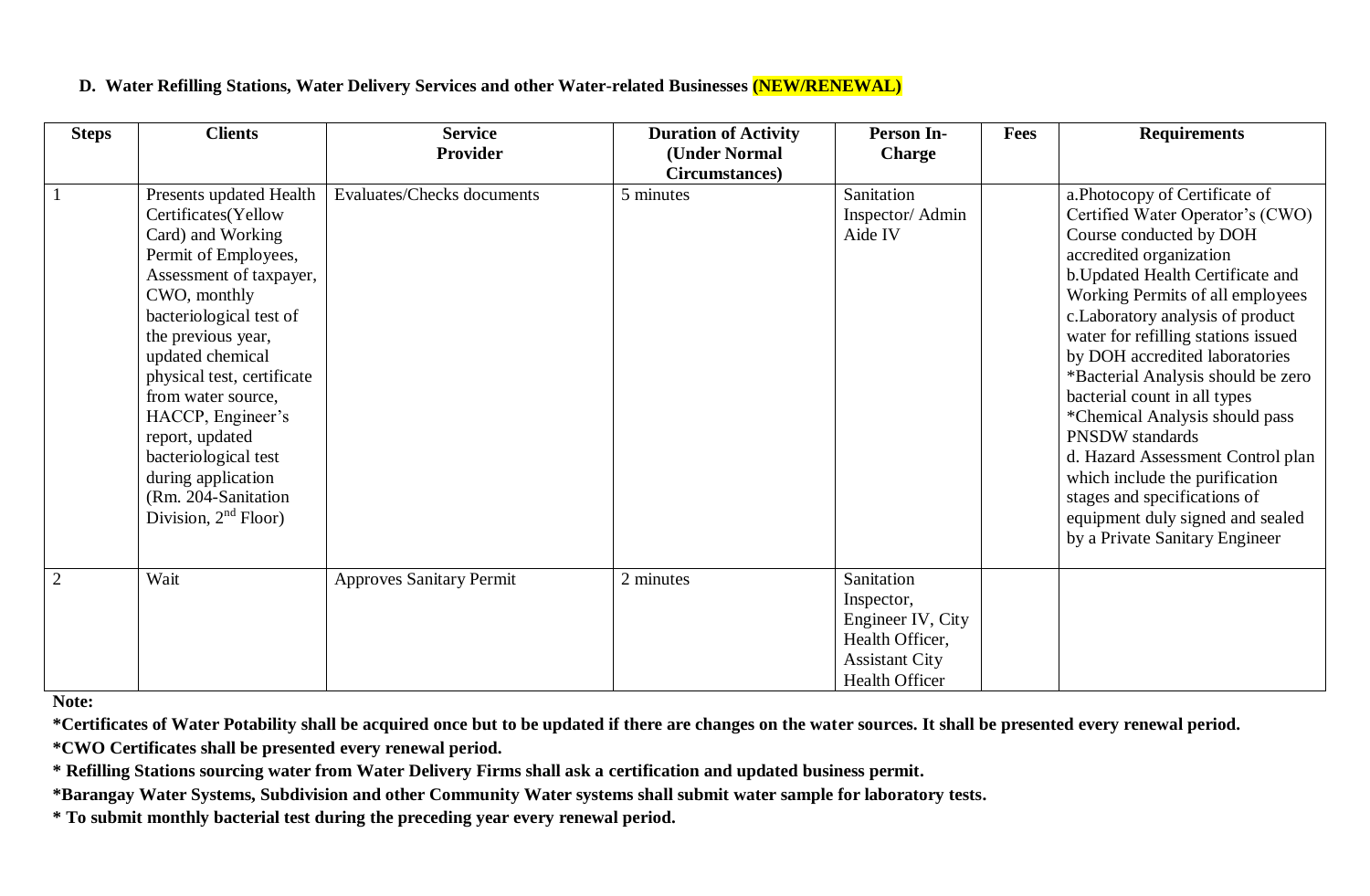#### **SERVICE: DENTAL CARE**

| <b>Steps</b>    | <b>Client</b>                                    | <b>Service</b><br><b>Provider</b>                                                                                                                                       | <b>Duration of Activity</b><br>(Under Normal | <b>Person In Charge</b> | Fees                                                                              | <b>Requirements</b>     |
|-----------------|--------------------------------------------------|-------------------------------------------------------------------------------------------------------------------------------------------------------------------------|----------------------------------------------|-------------------------|-----------------------------------------------------------------------------------|-------------------------|
|                 |                                                  |                                                                                                                                                                         | Circumstaces)                                |                         |                                                                                   |                         |
|                 | Proceed to Dental Clinic<br>(Room 106)           | Accomplish clinical record,<br>interviewed client, records<br>complaints and other pertinent<br>informations, retrieves records from<br>file if "old" client, BP taking | 15 minutes                                   | Dental Aide             |                                                                                   |                         |
| 2               | Proceed to the<br>Treatment Room                 | <b>Oral Examination (Diagnosis)</b>                                                                                                                                     | 5 minutes                                    | Dentist                 |                                                                                   |                         |
| $\overline{3}$  | Proceed to the cashier to<br>pay necessary fees  | Receive appropriate fees and issue<br>official receipt                                                                                                                  | 2 minutes                                    | Cashier                 | P55.00/<br>Tooth<br>Extraction<br>Anesthesia -<br>P40.00<br>Dental fee-<br>P15.00 |                         |
| $\overline{4}$  | Proceed to DENTAL<br><b>CLINIC</b><br>(Room 106) | Record payment                                                                                                                                                          | 2 minutes                                    | Dental Aide             |                                                                                   | <b>Official Receipt</b> |
| $5\overline{)}$ |                                                  | O.P. Cleaning                                                                                                                                                           | 15-30 minutes                                |                         |                                                                                   |                         |
|                 | Proceed to Treatment<br>Room                     | Tooth Extracting and dressing of<br>wound                                                                                                                               | 15 minutes                                   | Dentist                 |                                                                                   |                         |
|                 |                                                  | Filling                                                                                                                                                                 | 30 minutes                                   |                         |                                                                                   |                         |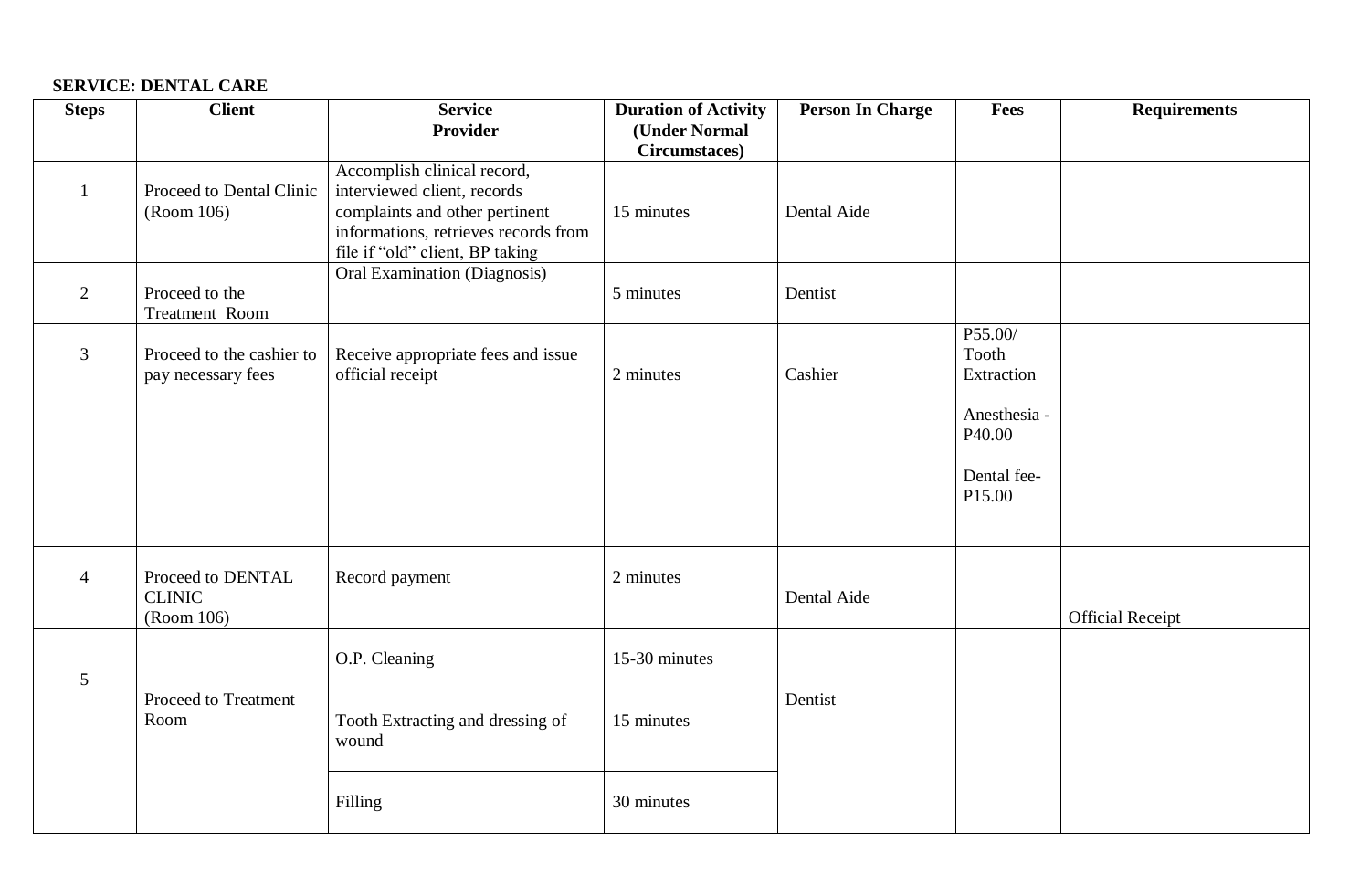|                                                                      | Post operation instruction                          | 3 minutes |            |              |
|----------------------------------------------------------------------|-----------------------------------------------------|-----------|------------|--------------|
| Proceed to pharmacy if<br>oral medicines are<br>needed<br>(Room 103) | Check availability of medicine and<br>charge amount | 5 minutes | Pharmacist | Prescription |
| Proceed to cashier for<br>payment<br>(Room 104)                      | Collect payment                                     | 5 minutes | Cashier    |              |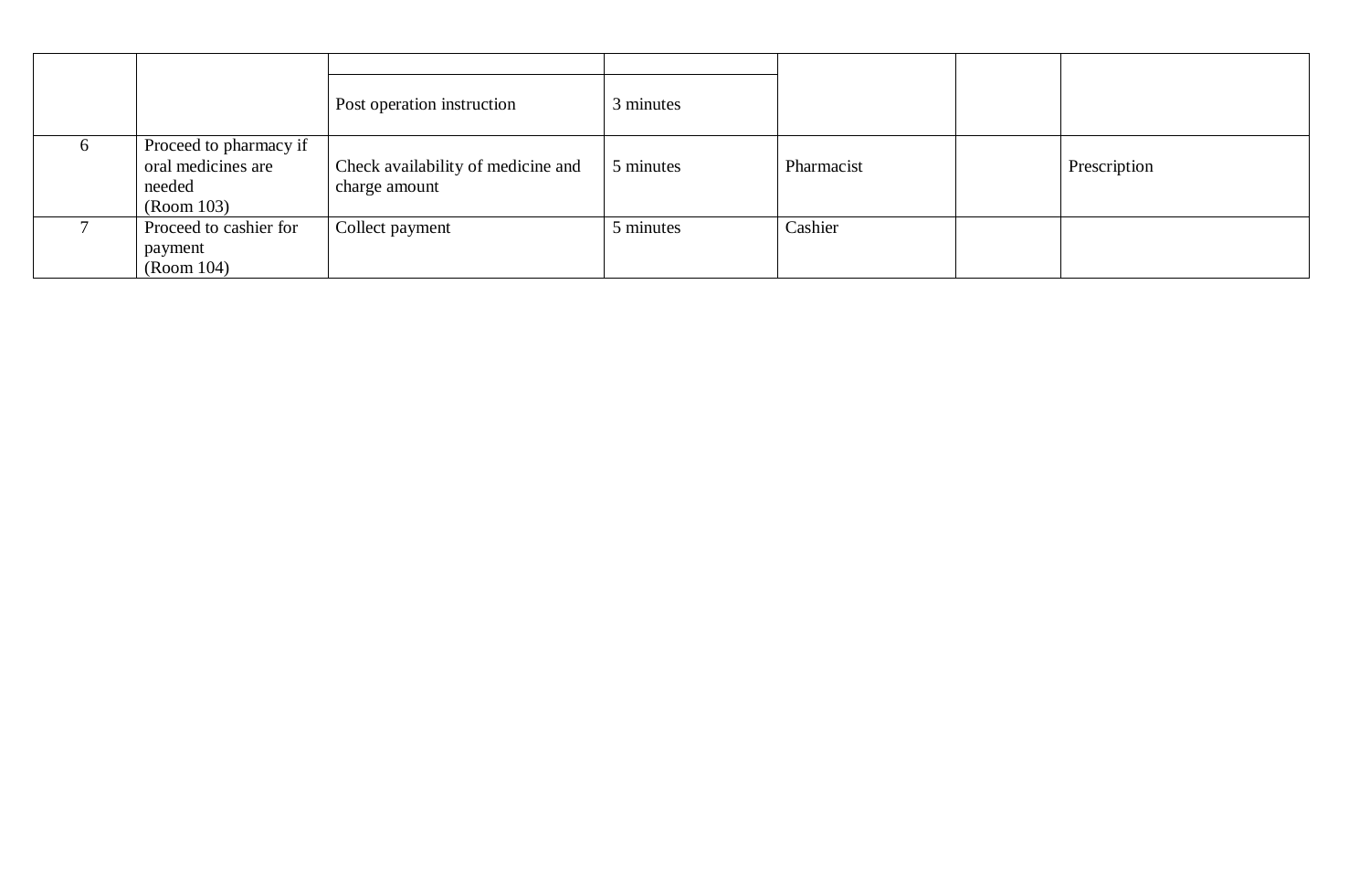#### **SERVICE: ISSUANCE OF PINK CARD AND WORKING PERMIT**

**At the Reproductive Health and Wellness Center (RHWC)**

| <b>Steps</b>   | <b>Client</b>                | <b>Service</b>                     | <b>Duration of Activity</b> | <b>Person In</b>       | Fees      | <b>Requirements</b>              |
|----------------|------------------------------|------------------------------------|-----------------------------|------------------------|-----------|----------------------------------|
|                |                              | <b>Provider</b>                    | (Under Normal               | <b>Charge</b>          |           |                                  |
|                |                              |                                    | Circumstaces)               |                        |           |                                  |
|                | Secure LONG FORM at          | Interviews client and issues long  |                             |                        |           | 3 pcs 2x2 pictures               |
|                | the RHWC (Rm. 101, $1st$     | form                               |                             | Laboratory Aide/       |           | 1 pc 1x1 picture                 |
|                | Floor) and fill-in           |                                    | 7 minutes                   | Nurse II               |           | <b>Birth Certificate (NSO)</b>   |
|                | necessary information        |                                    |                             |                        |           |                                  |
|                | If initial visit, client is  | Conduct initial smear              | 5 minutes                   | Physician/Nurse        | Php       |                                  |
|                | advised to undergo           |                                    |                             | $\mathbf{I}$           | 10.00     |                                  |
|                | smear                        |                                    |                             |                        |           |                                  |
|                | Completion of                | Conduct Laboratory examination     |                             |                        |           |                                  |
|                | requirements                 |                                    |                             |                        |           |                                  |
|                | <b>Update Negative Smear</b> |                                    |                             |                        |           |                                  |
| $\overline{2}$ |                              |                                    | 2 hours                     |                        |           |                                  |
|                | <b>Update Negative Chest</b> |                                    | 15 minutes                  |                        |           |                                  |
|                | X-Ray                        |                                    |                             |                        |           |                                  |
|                | <b>Negative Stool Result</b> |                                    | 3 days                      |                        | Php.      | Stool specimen                   |
|                |                              |                                    |                             |                        | 70.00     |                                  |
|                | Syphilis Testing             |                                    | 30 minutes                  |                        | Php.      |                                  |
|                |                              |                                    |                             |                        | 225.00    |                                  |
|                | <b>HIV Testing</b>           |                                    | 3 days                      |                        |           |                                  |
|                | Pay necessary fees at the    | Collects payment & issues official | 2 minutes                   | Cashier                | Health    |                                  |
| 3              | cashier                      | receipt                            |                             |                        | Certifica |                                  |
|                |                              |                                    |                             |                        | te        |                                  |
|                |                              |                                    |                             |                        | FeePhp.   |                                  |
|                |                              |                                    |                             |                        | $25.00 +$ |                                  |
|                |                              |                                    |                             |                        | other     |                                  |
|                |                              |                                    |                             |                        | laborato  |                                  |
|                |                              |                                    |                             |                        | ry tests  |                                  |
|                |                              |                                    |                             |                        | required  |                                  |
|                | Submit Long Form and         | Assess submitted requirements      | 2 minutes                   | Nurse/                 |           | Negative Results of Smear, Chest |
| 4              | laboratory results and       |                                    |                             | <b>Laboratory Aide</b> |           | X-ray, Stool, Syphilis Testing,  |
|                | other requirements at the    |                                    |                             |                        |           | HIV Testing, Police Clearance,   |
|                | <b>RHWC</b>                  |                                    |                             |                        |           | Working Permit Form, receipt     |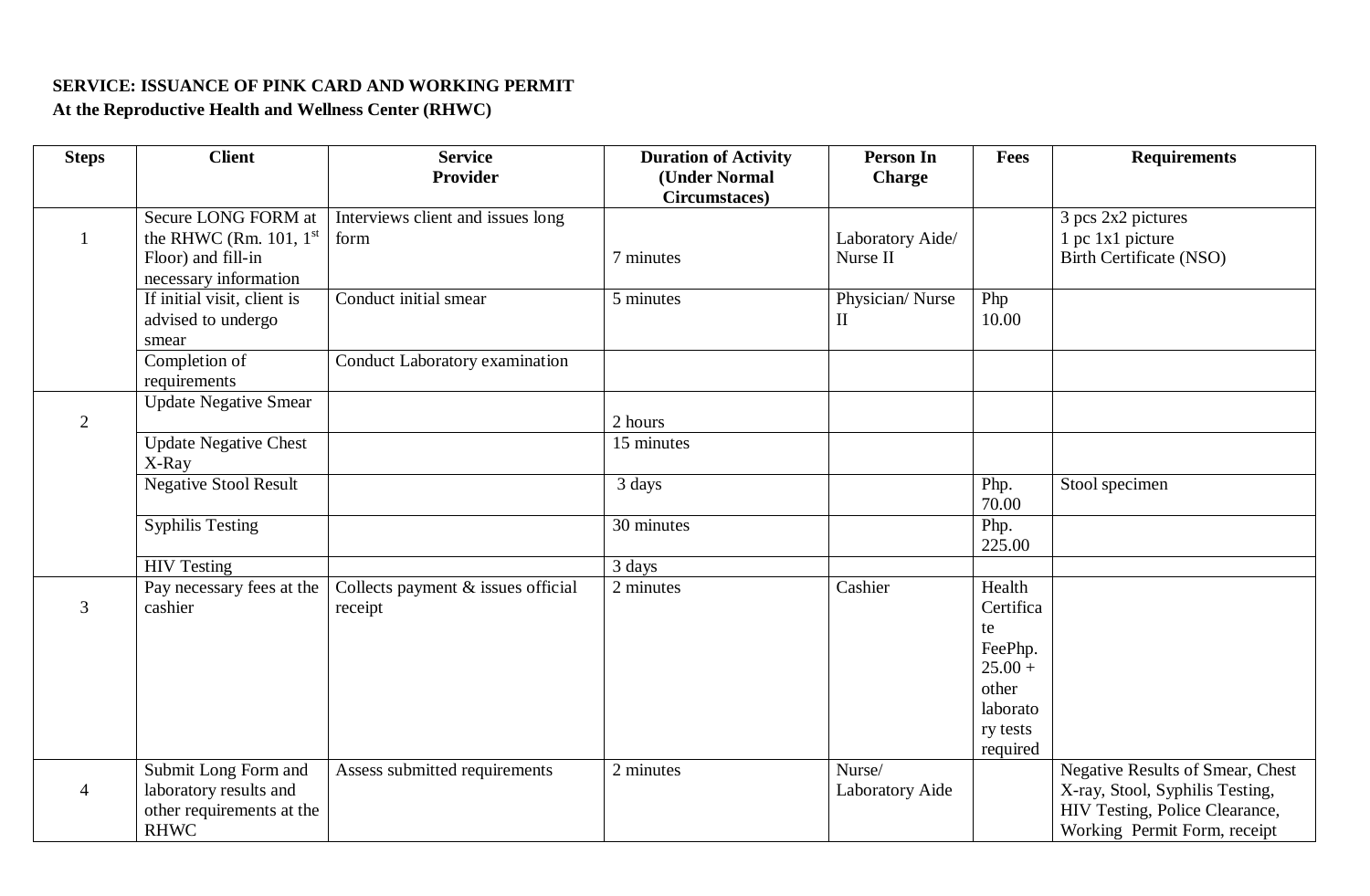|             |                                                                                                                | Sign Long Form and Countersigns<br><b>Working Permit</b>   | 1 minute   | <b>RHWC Physician</b>                                       |                                                                                      |
|-------------|----------------------------------------------------------------------------------------------------------------|------------------------------------------------------------|------------|-------------------------------------------------------------|--------------------------------------------------------------------------------------|
| $5^{\circ}$ | Have working permit<br>signed and/or fees<br>collected by the<br>following City Offices:<br>City Health Office |                                                            |            |                                                             | <b>Working Permit</b>                                                                |
|             | City Mayor's Office<br>City Treasurer's Office                                                                 | Signs the working permit                                   | 5 minutes  | City Health<br>Officer/Asst.<br>City Health<br>Officer      |                                                                                      |
|             | <b>Baguio City Police</b><br>Office                                                                            |                                                            |            | Officer-in-<br>Charge                                       |                                                                                      |
|             |                                                                                                                |                                                            |            | Officer-in-Charge                                           |                                                                                      |
| 6           | Proceed to RHWC and<br>get Pink Card                                                                           | Prepares Pink Card to be<br>countersigned by RHWC Phsician | 15 minutes | RHWC Nurse/<br>Laboratory Aide/<br><b>RHWC Physician</b>    | Attendance to STI/HIV Seminar<br>(Every Friday 1:00-3:00 PM, HSO<br>Conference Hall) |
|             |                                                                                                                | <b>Signs Pink Card</b>                                     | 5 minutes  | City Health<br>Officer/ Assistant<br>City Health<br>Officer |                                                                                      |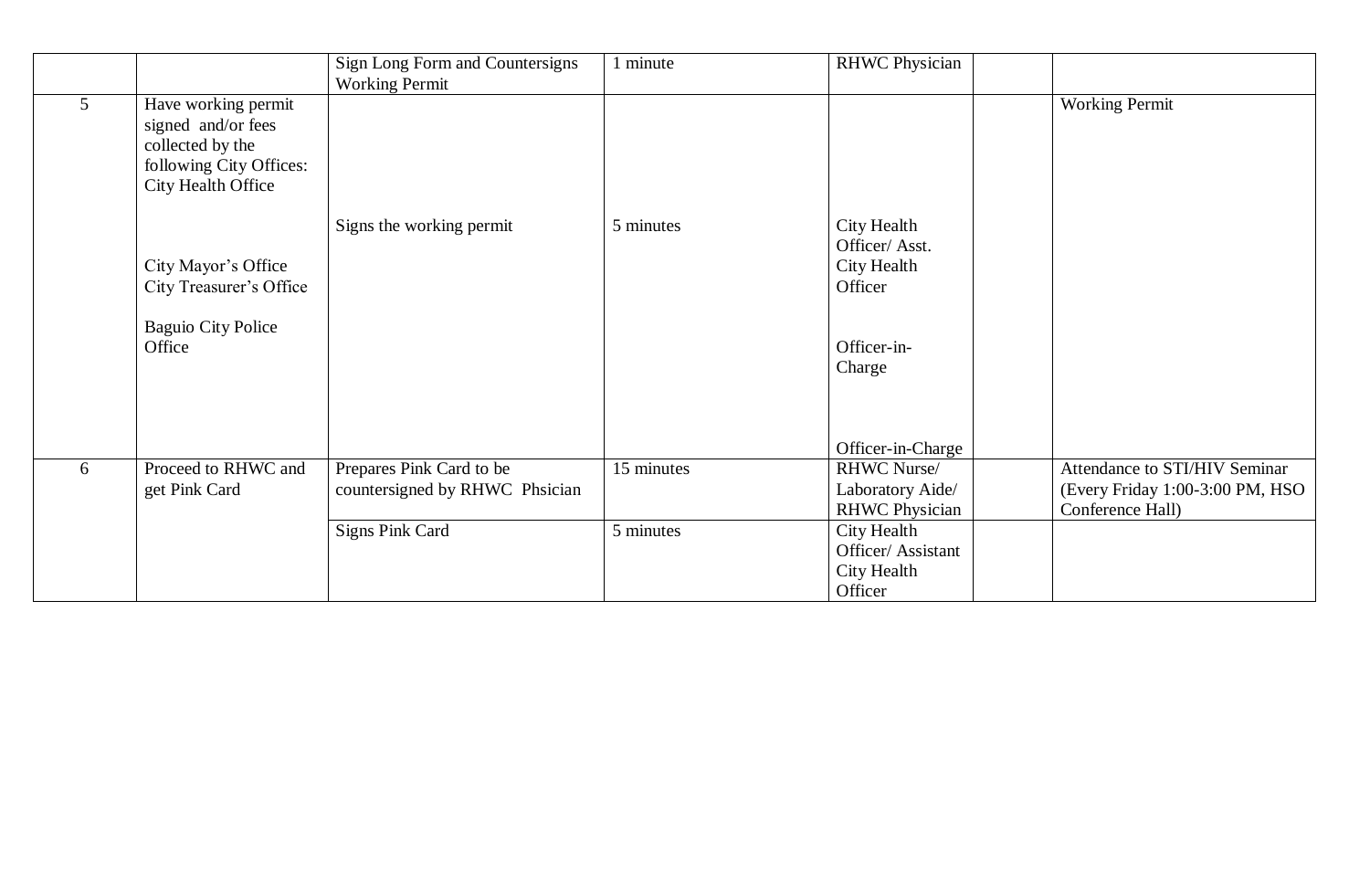| <b>Step</b>  | <b>Clients</b>                 | <b>Service</b>     | <b>Duration of Activity</b> | <b>Person In-Charge</b>             | Fees                   | <b>Requirements</b>                            |
|--------------|--------------------------------|--------------------|-----------------------------|-------------------------------------|------------------------|------------------------------------------------|
| S            |                                | <b>Provider</b>    | (Under Normal               |                                     |                        |                                                |
|              |                                |                    | <b>Circumstances</b> )      |                                     |                        |                                                |
| $\mathbf{1}$ | <b>Secure Application Form</b> | Issues appropriate | 3 minutes                   | <b>Construction and Maintenance</b> | Urinalysis: Php. 30.00 | a.Two (2) recent identical                     |
|              | and fill-in necessary          | form               |                             | General Foreman/Fumigator/          |                        | 1x1 colored picture, white                     |
|              | information (Information       |                    |                             | <b>Administrative Aides</b>         | Fecalysis:             | background                                     |
|              | Desk/Public Assistance         |                    |                             |                                     | Php. 20.00             | b.Stool for examination                        |
|              | Desk at the Loby, 1st          |                    |                             |                                     |                        | c.Chest X-Ray                                  |
|              | Floor)                         |                    |                             |                                     | Chest X-Ray:           |                                                |
|              |                                |                    |                             |                                     | Php. 100.00            | Note: Stool Exam and                           |
|              |                                |                    |                             |                                     |                        | Chest X-Ray may be                             |
|              |                                |                    |                             |                                     |                        | availed at any accredited                      |
|              |                                |                    |                             |                                     |                        | laboratories.                                  |
|              |                                |                    |                             |                                     |                        | For Stool:                                     |
|              |                                |                    |                             |                                     |                        | -FDC, TADC, BGH, UB,                           |
|              |                                |                    |                             |                                     |                        | SLU, Surecheck                                 |
|              |                                |                    |                             |                                     |                        | For Chest X-Ray:                               |
|              |                                |                    |                             |                                     |                        | -Any lab in Baguio                             |
|              |                                |                    |                             |                                     |                        | -If outside Baguio, bring                      |
|              |                                |                    |                             |                                     |                        | X-Ray plate                                    |
|              |                                |                    |                             |                                     |                        |                                                |
|              |                                |                    |                             |                                     |                        | d.Food Handler's Seminar                       |
|              |                                |                    |                             |                                     |                        | Certificate (Seminar is                        |
|              |                                |                    |                             |                                     |                        | daily at 8:00 AM, 3rd<br>Floor Conference Room |
|              |                                |                    |                             |                                     |                        | $\bf{A}$                                       |
|              |                                |                    |                             |                                     |                        | *Certificate is valid for                      |
|              |                                |                    |                             |                                     |                        | three $(3)$ years                              |
|              |                                |                    |                             |                                     |                        | e. RPR for                                     |
|              |                                |                    |                             |                                     |                        | bars/entertainers                              |
|              |                                |                    |                             |                                     |                        |                                                |
|              |                                |                    |                             |                                     |                        | <b>Additional Lab</b>                          |
|              |                                |                    |                             |                                     |                        | <b>Requirements for Health</b>                 |
|              |                                |                    |                             |                                     |                        | <b>Certificate with Medical</b>                |
|              |                                |                    |                             |                                     |                        | Certificate/Physical                           |
|              |                                |                    |                             |                                     |                        | <b>Examination/Fit to Work</b>                 |

#### **SERVICE: ISSUANCE OF HEALTH CERTIFICATE; HEALTH CERTIFICATE with MEDICAL CERTIFICATE/PHYSICAL EXAMINATION/FIT TO WORK**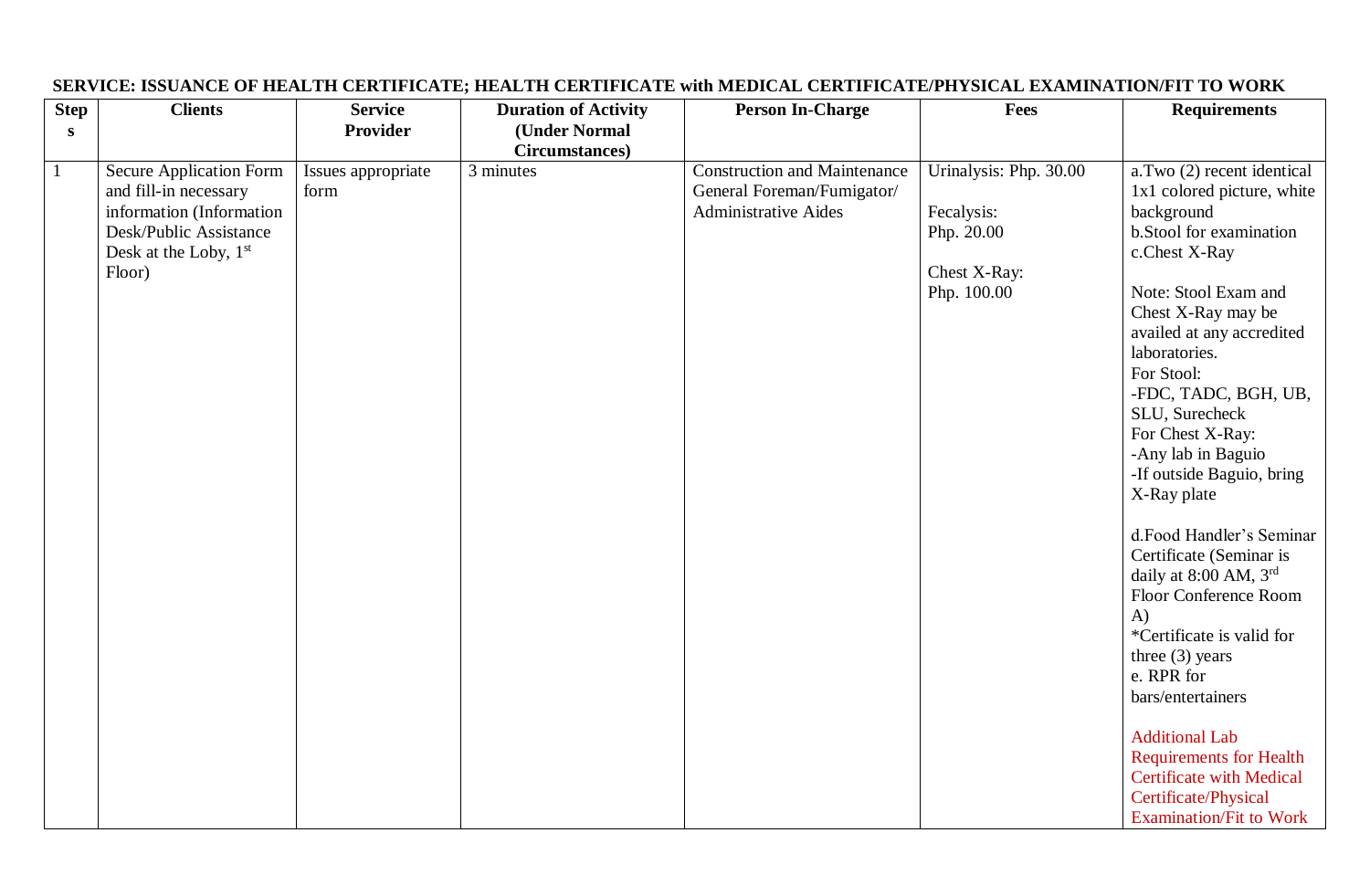|                |                                                                                                                                         |                                                                                                  |                                                                   |                                                                      |                    | f. Urinalysis<br>g. Complete Blood count |
|----------------|-----------------------------------------------------------------------------------------------------------------------------------------|--------------------------------------------------------------------------------------------------|-------------------------------------------------------------------|----------------------------------------------------------------------|--------------------|------------------------------------------|
| $\overline{2}$ | Proceed to the Lab to<br>submit stool, urine, and<br>for blood extraction.                                                              |                                                                                                  | Laboratory: 2 hours                                               | Med Tech                                                             |                    |                                          |
|                | Undergo Chest X-Ray, if<br>needed                                                                                                       |                                                                                                  | Chest X-Ray: 30 minutes<br>Result: 3 days                         | X-Ray Technician                                                     |                    |                                          |
| 3              | For Health Certificate:<br>Present Application Form<br>with Lab Results                                                                 | <b>Evaluates Lab and</b><br>X-Ray results                                                        | 10 minutes                                                        | Medical Officer                                                      |                    |                                          |
|                | (Stool, Chest X-Ray,<br>RPR if needed) at the<br>Dispensary (Rm 105)                                                                    | If with stool/RPR<br>positive findings,<br>Medical Officer<br>prescribes needed<br>medicines     | 5 minutes                                                         | Medical Officer                                                      |                    |                                          |
|                |                                                                                                                                         | If with X-Ray<br>findings of PTB or<br>suspected TB                                              | 2 days: sputum specimen<br>submission<br>2 weeks: TBDC evaluation | Medical Officer/Nurse at the<br><b>TBDC</b><br><b>TBDC</b> Committee |                    |                                          |
|                | Pay at the Cashier<br>(Rm. 104)                                                                                                         | Cashier accepts<br>payments and issues<br>receipt                                                | 3 minutes                                                         | Cashier                                                              | P <sub>25.00</sub> |                                          |
|                | Proceed to Room 204<br>(Sanitation)                                                                                                     | <b>Issues Health Card</b><br>-Yellow Card<br>(Food Handler)<br>-Green Card<br>(Non-Food Handler) | Half-day if with Seminar<br>5 minutes if w/o Seminar              | Sanitation Inspector                                                 |                    |                                          |
|                | For Medical Certificate:<br><b>Present Lab Results for</b><br>evaluation (Fecalysis, X-<br>Ray, CBC, urinalysis,<br>others as required) | <b>Conducts Physical</b><br>Examination/Fit to<br>Work/Fit for<br>Training                       | 10 minutes                                                        | Medical Officer                                                      | P50.00             | <b>Laboratory Results</b>                |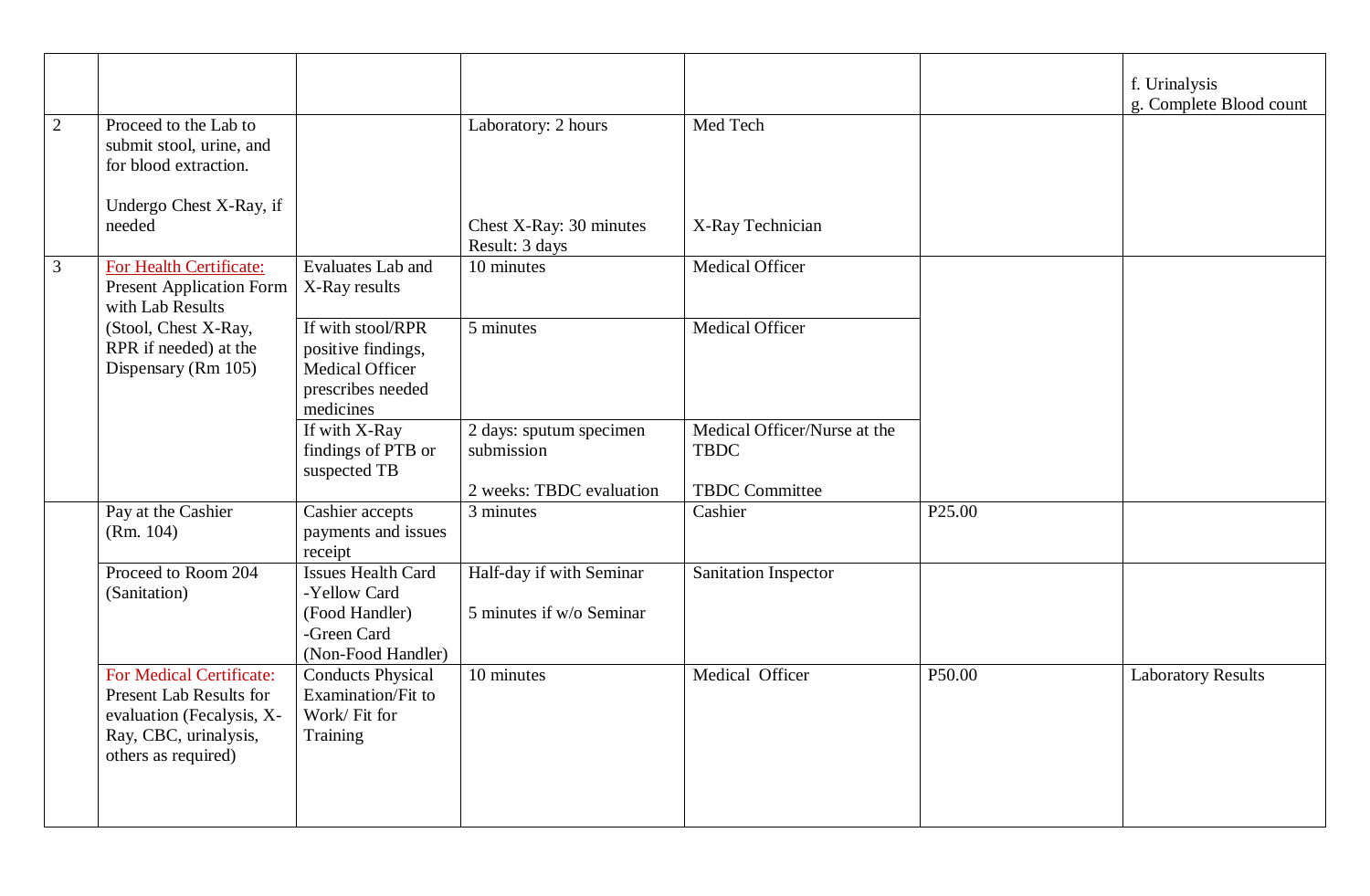| Proceed to Room 204-   | <b>Issues Working</b> | minute | For Signing:                 |
|------------------------|-----------------------|--------|------------------------------|
| Sanitation             | Permit form           |        | a. Sanitation Inspector or   |
|                        |                       |        | qualified staff              |
| Complete necessary     |                       |        | b. City Health Officer/Asst. |
| signatories of Working |                       |        | City Health Officer          |
| Permit                 |                       |        | c. Baguio City Police Office |
|                        |                       |        | d. Mayor's Office            |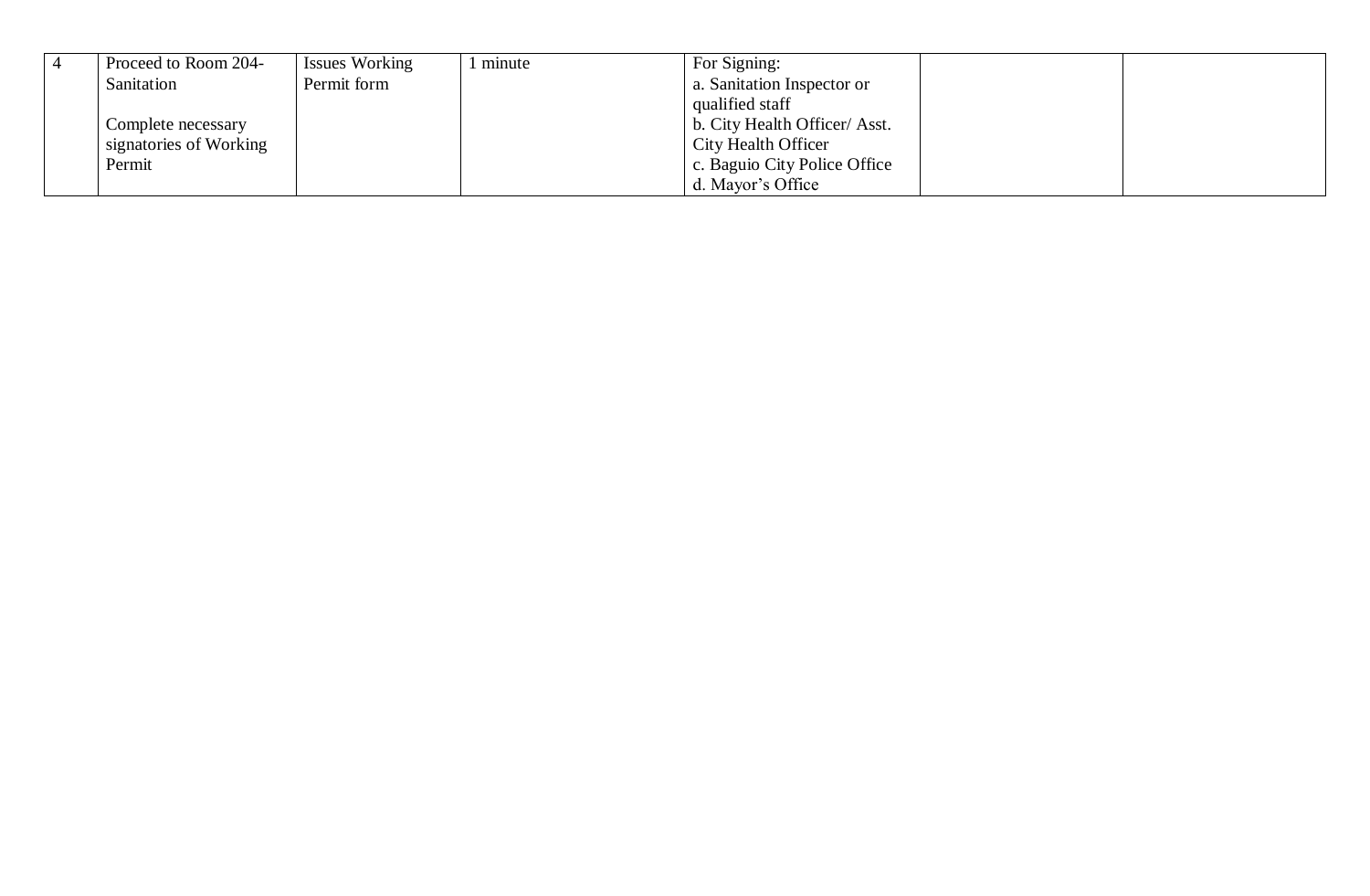| <b>Steps</b>   | <b>Clients</b>                                                    | <b>Service</b><br><b>Provider</b>                                                                          | <b>Duration of</b><br><b>Activity (Under</b><br><b>Normal</b><br>Circumstances) | Person In-<br><b>Charge</b> | <b>Fees</b>                                                                                                                                                                                                                                                                                                                                                                              | <b>Requirements</b>                                                                                                                          |
|----------------|-------------------------------------------------------------------|------------------------------------------------------------------------------------------------------------|---------------------------------------------------------------------------------|-----------------------------|------------------------------------------------------------------------------------------------------------------------------------------------------------------------------------------------------------------------------------------------------------------------------------------------------------------------------------------------------------------------------------------|----------------------------------------------------------------------------------------------------------------------------------------------|
|                | Proceed to Dispensary/<br><b>Animal Bite Center</b><br>(Room 105) | Admits clients, accomplishes clinical<br>record, conducts interview and take<br>vital signs.               | 15 minutes                                                                      | Nurse                       |                                                                                                                                                                                                                                                                                                                                                                                          |                                                                                                                                              |
| $\overline{2}$ | Proceed to Doctor's<br>room for<br>consultation/evaluation        | a.) Medical Consultation<br>b.) Hepatitis B Vaccination-Assesses<br>if client is qualified for vaccination | 30 minutes<br>5 minutes                                                         | Medical<br>Officer          | Php. 350.00/dose<br>New:<br>3 doses = Php. 1050.00<br>Booster:<br>1 dose=Php. 350.00                                                                                                                                                                                                                                                                                                     |                                                                                                                                              |
|                |                                                                   | c.) For Bite Patients-Doctor Assesses<br>the category of bites                                             | 30 minutes                                                                      |                             |                                                                                                                                                                                                                                                                                                                                                                                          |                                                                                                                                              |
| 3              | Proceed to the<br>Pharmacy if oral<br>medicines are needed        | Check availability of medicines and<br>charge their amounts                                                | 5 minutes                                                                       | Pharmacist                  |                                                                                                                                                                                                                                                                                                                                                                                          |                                                                                                                                              |
| $\overline{4}$ | Pay at the Cashier the<br>needed fees                             | Collects/Records payment and issue<br>official receipt                                                     | 5 minutes                                                                       | Cashier                     | Anti-Rabies Vaccine:<br><b>FREE</b><br>Anti-Rabies Vaccine:<br>P600.00/dose x 3=Php1800.00<br>PLUS Rabies Immunoglobin:<br>Body weight<br>Amount<br>P1200.00<br>$1-25kg$<br>$26-50kg$<br>P <sub>2</sub> ,400.00<br>51-75kg<br>P3,600.00<br>P4,800.00<br>76-100kg<br>Non-Indigents:<br>To pay in excess of P3000.00<br>PHIC Benefit Package<br>4Ps/NHTS:<br>All expenses to be covered by | Category II<br>PHILHEALTH Qualified<br>Patients:<br>(CATEGORY III Bites<br>only)<br>1.) Get from<br>PHILHEALTH Office<br>-Member Data Record |

#### **SERVICE: TREATMENT FOR ANIMAL BITES/ HEPATITIS B VACCINATION/ MEDICAL CHECK-UP**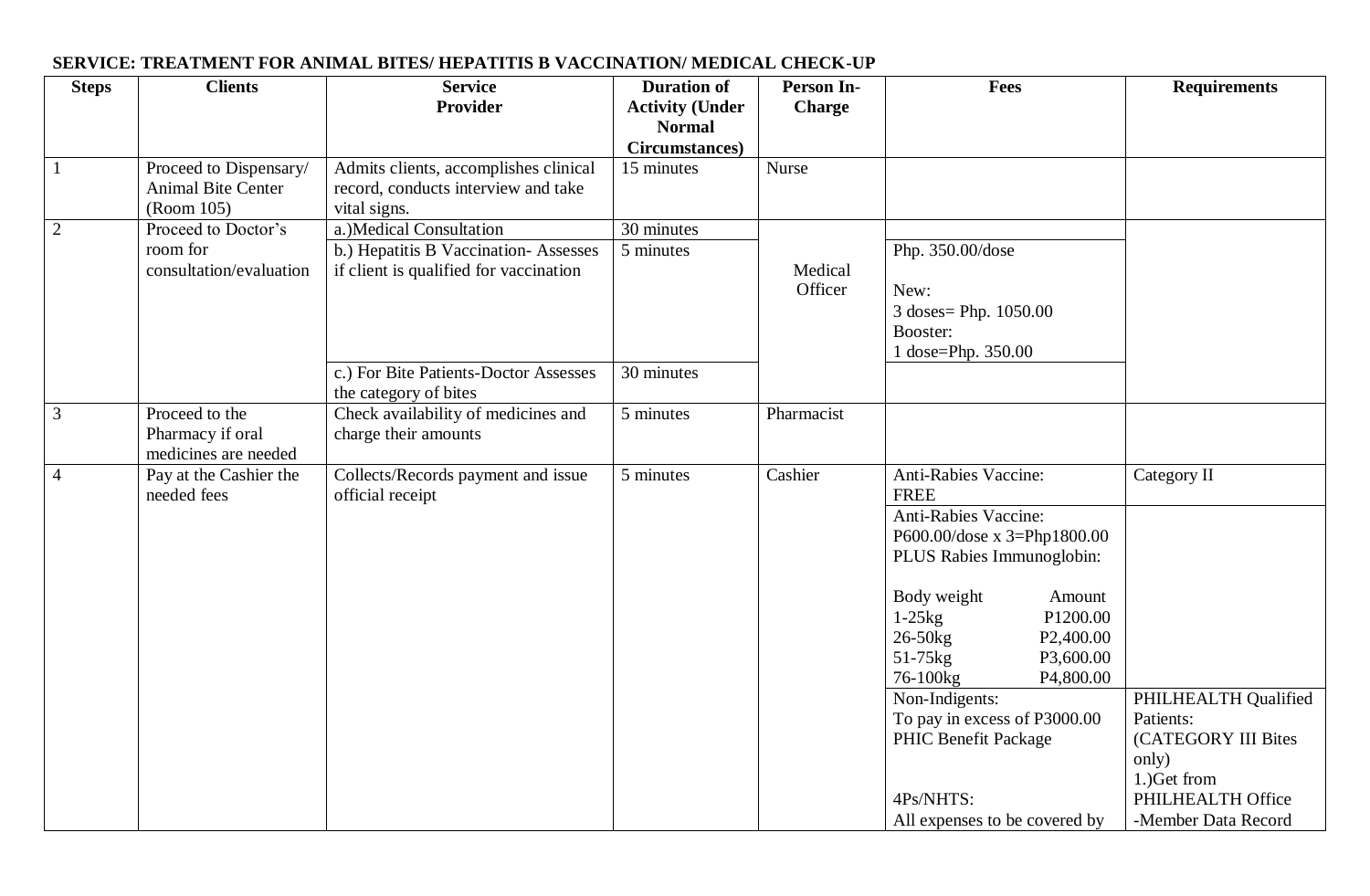|                        |                           |           |       | PHIC                 | (MDR)                     |
|------------------------|---------------------------|-----------|-------|----------------------|---------------------------|
|                        |                           |           |       | (No Balance Billing) | -Contribution Certificate |
|                        |                           |           |       |                      | for Individually paying   |
|                        |                           |           |       |                      | members                   |
|                        |                           |           |       |                      | 2.) Get Forms from Room   |
|                        |                           |           |       |                      | 105                       |
|                        |                           |           |       |                      | -Form CF1                 |
|                        |                           |           |       |                      | -Form CF2                 |
| Proceed to Room 105    | Inject the needed vaccine | 5 minutes | Nurse |                      |                           |
| and present Official   |                           |           |       |                      |                           |
| Receipt of payment for |                           |           |       |                      |                           |
| the vaccines           |                           |           |       |                      |                           |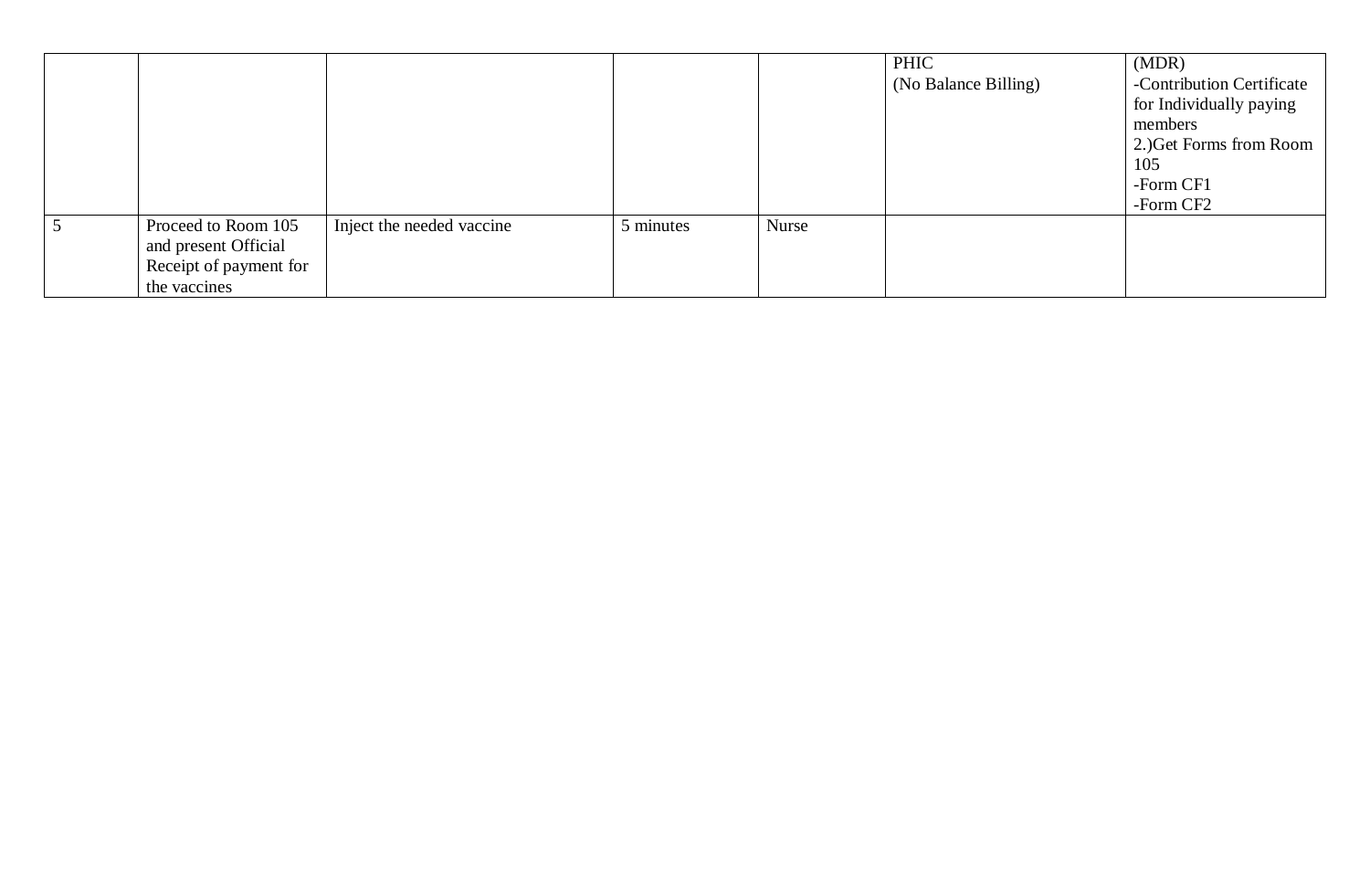| <b>Steps</b>   | <b>Clients</b>                                                                                                         | <b>Service</b><br>Provider                                                                                                                                                                                                                                 | <b>Duration of Activity</b><br>(Under Normal<br>Circumstances) | <b>Person In-Charge</b>                                          | <b>Fees</b>                                                                                                                                                                                          | <b>Requirements</b>                                                                               |
|----------------|------------------------------------------------------------------------------------------------------------------------|------------------------------------------------------------------------------------------------------------------------------------------------------------------------------------------------------------------------------------------------------------|----------------------------------------------------------------|------------------------------------------------------------------|------------------------------------------------------------------------------------------------------------------------------------------------------------------------------------------------------|---------------------------------------------------------------------------------------------------|
|                | Proceed to Room 202<br>(Administrative<br>Division)                                                                    | <b>Issues Death Certificate Information</b><br>Form and directs client to the office of<br>the Medical Officer in charge for the<br>day. Instructs client to accomplish<br>DCIF.                                                                           | 5 minutes                                                      | <b>Administrative Aide</b>                                       |                                                                                                                                                                                                      | Recent discharge<br>summary<br>For Late Registration,<br>Secure Affidavit of<br>Late Registration |
| $\overline{2}$ | Proceed to the Medical<br>Officer-in-Charge for<br>interview                                                           | Interviews client regarding the<br>deceased's cause of death and other<br>pertinent information; accomplishes<br>'Cause of death Slip'                                                                                                                     | 5 minutes                                                      | Medical Officer-in-<br>charge                                    |                                                                                                                                                                                                      |                                                                                                   |
| $\overline{3}$ | Proceed to Room 202 or<br>206 and present 'Cause<br>of Death" slip and<br>Death Certificate<br><b>Information Form</b> | Prepares death certificate; asks client<br>to review death certificate and affix<br>signature if OK; Administrative Staff<br>affixes signature. Issues transfer<br>permit if needed. Medical Officer<br>who conducted interview signs death<br>certificate | 15 minutes                                                     | <b>Administrative Staff</b><br>and Medical Officer-<br>in-Charge |                                                                                                                                                                                                      |                                                                                                   |
| $\overline{4}$ | Proceed to the cashier<br>to pay burial<br>permit/transfer permit                                                      | Collects payment and issues receipts                                                                                                                                                                                                                       | 5 minutes                                                      | Cashier                                                          | a.Burial Permit<br>digging- $P300.00$<br>pantheon-P500.00<br>b.Lot Rental<br>P100.00<br>c.Condo Tomb:<br>P8,500.00 and<br>above<br>d.Exhumation Fee:<br>P150.00<br><b>Transfer Permit:</b><br>P30.00 | Death Certificate                                                                                 |
| 5              | Proceed to Rm. 202 to<br>check on the availability<br>of signatory on the<br>"Reviewed by Portion"                     | <b>Signs Death Certificate/Releases</b><br>Death Certificate                                                                                                                                                                                               | 3 minutes                                                      | City Health<br>Officer/Assistant City<br>Health Officer/MOIV     |                                                                                                                                                                                                      | Death certificate form,<br><b>Official Receipt</b>                                                |

#### **SERVICE: ISSUANCE OF DEATH CERTIFICATE (Home and Dead On Arrival (DOA) at the Hospital)**